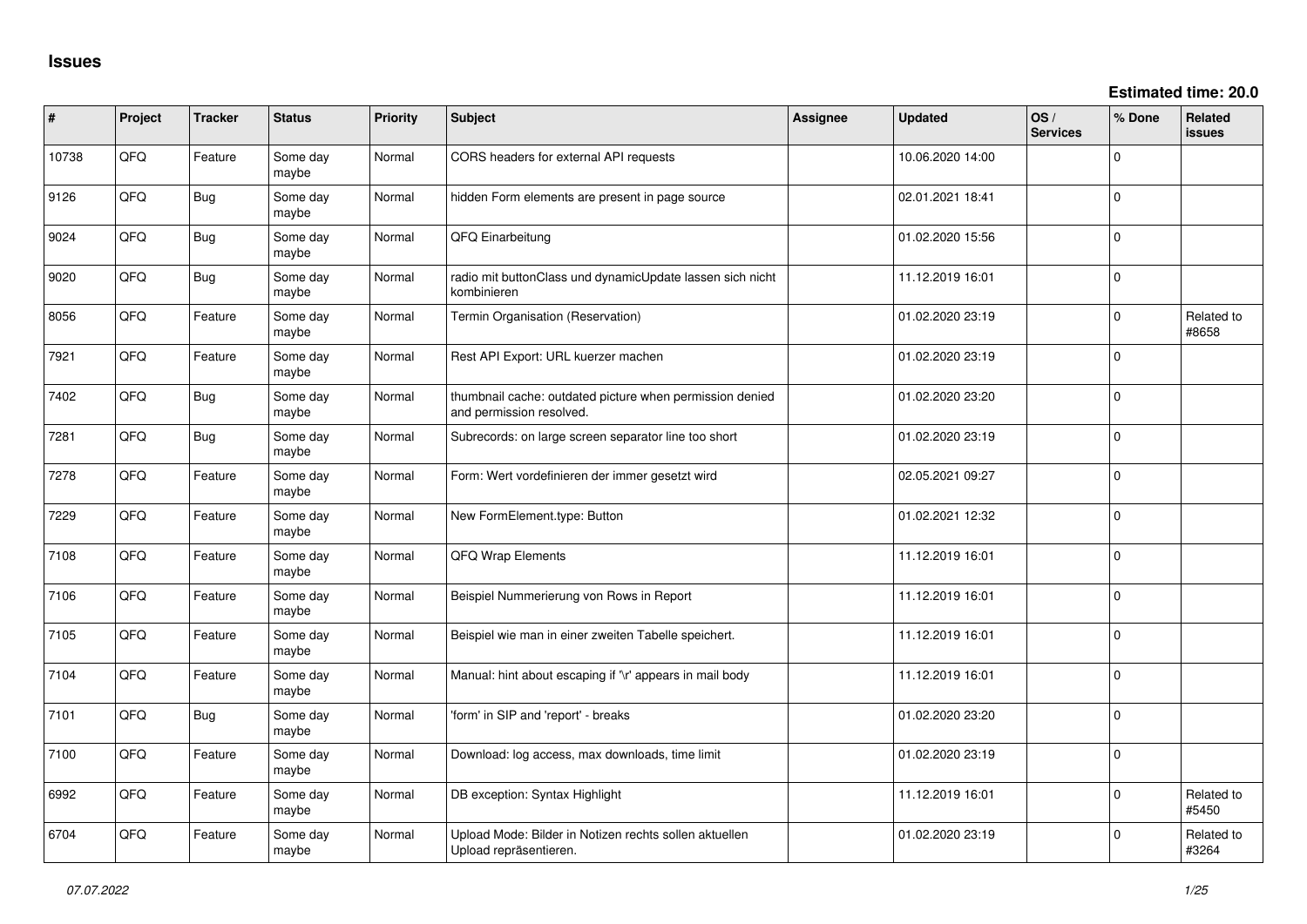| $\vert$ # | Project | <b>Tracker</b> | <b>Status</b>     | <b>Priority</b> | <b>Subject</b>                                                                    | Assignee | <b>Updated</b>   | OS/<br><b>Services</b> | % Done      | Related<br><b>issues</b> |
|-----------|---------|----------------|-------------------|-----------------|-----------------------------------------------------------------------------------|----------|------------------|------------------------|-------------|--------------------------|
| 6515      | QFQ     | Feature        | Some day<br>maybe | Normal          | Formular: Felder dynamisch ein/ausblenden                                         |          | 11.12.2019 16:02 |                        | $\Omega$    |                          |
| 6299      | QFQ     | Feature        | Some day<br>maybe | Normal          | Attack detection: log table with invalid SIP access                               |          | 11.12.2019 16:02 |                        | $\Omega$    | Related to<br>#3947      |
| 6288      | QFQ     | Feature        | Some day<br>maybe | Normal          | Best Practice: Erklaeren wie man ein Formular ganz in<br>'weiss' erstellen kann   |          | 11.12.2019 16:02 |                        | $\Omega$    |                          |
| 6084      | QFQ     | Feature        | Some day<br>maybe | Normal          | New escape type: 'D' - convert date                                               |          | 01.02.2020 23:19 |                        | $\Omega$    |                          |
| 6083      | QFQ     | Feature        | Some day<br>maybe | Normal          | Dynamic Update: Value Check via SQL                                               |          | 11.12.2019 16:02 |                        | $\Omega$    |                          |
| 5923      | QFQ     | Feature        | Some day<br>maybe | Normal          | fillStoreSystemBySqlLate                                                          |          | 01.02.2020 23:19 |                        | $\Omega$    |                          |
| 5895      | QFQ     | Feature        | Some day<br>maybe | Normal          | Tutorial: List of all QFQ Features                                                |          | 01.02.2020 23:19 |                        | $\mathbf 0$ |                          |
| 5893      | QFQ     | Feature        | Some day<br>maybe | Normal          | Edit on double-click                                                              |          | 01.02.2020 23:19 |                        | $\Omega$    | Related to<br>#5894      |
| 5892      | QFQ     | Feature        | Some day<br>maybe | Normal          | QFQ should use T3 API to manipulate FE GROUP<br>membership                        |          | 01.02.2020 23:20 |                        | $\Omega$    |                          |
| 5877      | QFQ     | Bug            | Some day<br>maybe | Normal          | FE.type=note:bsColumn strange behaviour                                           |          | 01.02.2020 23:19 |                        | $\mathbf 0$ |                          |
| 5851      | QFQ     | Feature        | Some day<br>maybe | Normal          | Queue System implementieren: MQTT, RabbitMQ                                       |          | 01.02.2020 23:20 |                        | $\Omega$    | Related to<br>#5715      |
| 5850      | QFQ     | Feature        | Some day<br>maybe | Normal          | Deployment: In QFQ Doc best practice fuer zeitgemaesses<br>Deployment beschreiben |          | 01.02.2020 23:20 |                        | $\Omega$    |                          |
| 5805      | QFQ     | Feature        | Some day<br>maybe | Normal          | TypeAHead SQL value instead of key stored                                         |          | 01.02.2020 23:19 |                        | $\mathbf 0$ | Related to<br>#5444      |
| 5783      | QFQ     | Feature        | Some day<br>maybe | Normal          | <b>BPMN View/Edit</b>                                                             |          | 11.12.2019 16:02 |                        | $\mathbf 0$ |                          |
| 5455      | QFQ     | Feature        | Some day<br>maybe | Normal          | Mail Redirects grld abhaengig                                                     |          | 01.02.2020 23:20 |                        | $\Omega$    |                          |
| 5452      | QFQ     | Feature        | Some day<br>maybe | Normal          | Thumbnails from PDF: bad quality                                                  |          | 01.02.2020 23:20 |                        | $\Omega$    |                          |
| 5342      | QFQ     | Feature        | Some day<br>maybe | Normal          | link - with HTML Attributes                                                       |          | 01.02.2020 23:20 |                        | $\Omega$    | Related to<br>#14077     |
| 5160      | QFQ     | Feature        | Some day<br>maybe | Normal          | QFQ collaborative / together.js, ShareJS, y-js, collaborative,                    |          | 11.12.2019 16:02 |                        | $\mathbf 0$ |                          |
| 5129      | QFQ     | Feature        | Some day<br>maybe | Normal          | Reports: SQL fuer x Achse und y Achse                                             |          | 11.12.2019 16:02 |                        | $\Omega$    |                          |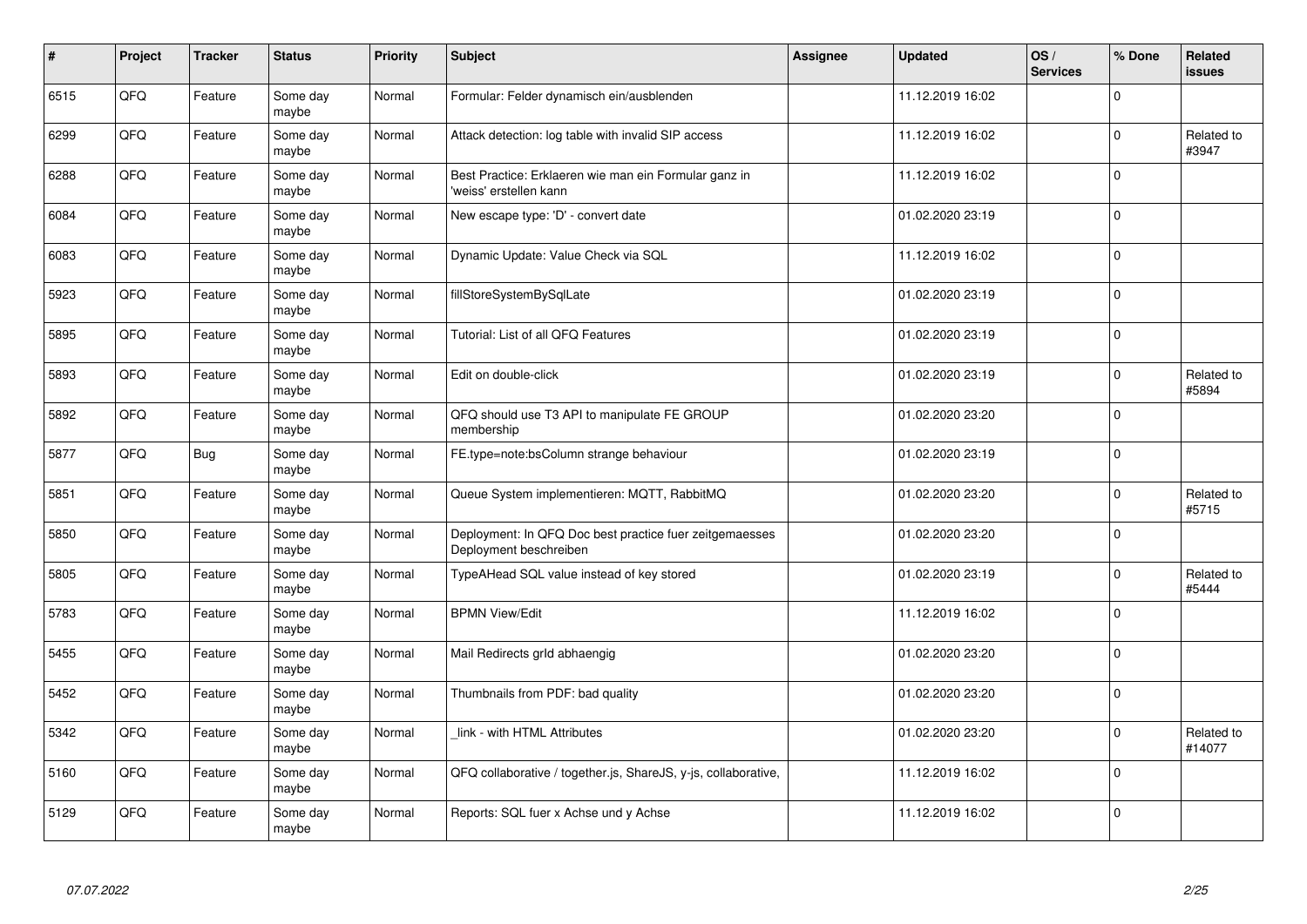| $\vert$ # | Project | <b>Tracker</b> | <b>Status</b>     | <b>Priority</b> | <b>Subject</b>                                                                                                                                                | Assignee | <b>Updated</b>   | OS/<br><b>Services</b> | % Done         | Related<br><b>issues</b>                    |
|-----------|---------|----------------|-------------------|-----------------|---------------------------------------------------------------------------------------------------------------------------------------------------------------|----------|------------------|------------------------|----------------|---------------------------------------------|
| 4974      | QFQ     | Feature        | Some day<br>maybe | Normal          | Long polling - inform all listening clients of changes                                                                                                        |          | 11.12.2019 16:02 |                        | $\Omega$       |                                             |
| 4816      | QFQ     | Feature        | Some day<br>maybe | Normal          | Templates for QFQ Reports (Tables, Radios, )                                                                                                                  |          | 01.02.2020 23:20 |                        | 0              |                                             |
| 4719      | QFQ     | Feature        | Some day<br>maybe | Normal          | Custom Message in Client in case of 'Browser tab close,<br>modification will be lost'                                                                         |          | 01.02.2020 23:20 |                        | $\mathbf 0$    |                                             |
| 4640      | QFQ     | Feature        | Some day<br>maybe | Normal          | Rename System Forms                                                                                                                                           |          | 01.02.2020 23:20 |                        | $\Omega$       |                                             |
| 4627      | QFQ     | Feature        | Some day<br>maybe | Normal          | dbupdate: all tables - check 'create', 'modified' if it is<br>possible to change to default 'CURRENT_TIMESTAMP' and<br>modified 'ON UPDATE CURRENT TIMESTAMP' |          | 01.02.2020 23:20 |                        | $\Omega$       |                                             |
| 4626      | QFQ     | Feature        | Some day<br>maybe | Normal          | Mobile View: 'classBody=qfq-form-right' makes no sense                                                                                                        |          | 01.02.2020 23:20 |                        | $\Omega$       |                                             |
| 4551      | QFQ     | Feature        | Some day<br>maybe | Normal          | Set 'pills' via dynamicUpdate to show/hide/disabled                                                                                                           |          | 01.02.2020 23:20 |                        | 0              | Related to<br>#3752                         |
| 4546      | QFQ     | Bug            | Some day<br>maybe | Normal          | NH: SIP storage is destroyed                                                                                                                                  |          | 01.02.2020 23:20 |                        | $\mathbf 0$    |                                             |
| 4536      | QFQ     | Feature        | Some day<br>maybe | Normal          | FE upload: problem with delete if mutliple uploads an<br>FE.name="                                                                                            |          | 01.02.2020 23:20 |                        | 0              |                                             |
| 4446      | QFQ     | Feature        | Some day<br>maybe | Normal          | New FE get same feldContainerId as last modifed FE                                                                                                            |          | 01.02.2020 23:20 |                        | 0              |                                             |
| 4445      | QFQ     | Feature        | Some day<br>maybe | Normal          | template group: Option to simulate fieldset                                                                                                                   |          | 28.06.2021 14:11 |                        | $\mathbf 0$    |                                             |
| 4444      | QFQ     | Feature        | Some day<br>maybe | Normal          | FE.type=upload: detect mime type                                                                                                                              |          | 11.12.2019 16:02 |                        | $\Omega$       | Related to<br>#4303                         |
| 4443      | QFQ     | Feature        | Some day<br>maybe | Normal          | Form: multiple secondary tables                                                                                                                               |          | 01.02.2020 23:20 |                        | $\Omega$       |                                             |
| 4442      | QFQ     | Feature        | Some day<br>maybe | Normal          | Special Column Name: link - new symbol G (Glyph) to<br>choose any available symbol                                                                            |          | 11.12.2019 16:02 |                        | $\Omega$       |                                             |
| 4441      | QFQ     | Bug            | Some day<br>maybe | Normal          | \$_SERVER Vars sollten nur aus dem Store genommen<br>werden - Code entsprechend anpassen.                                                                     |          | 11.12.2019 16:02 |                        | $\Omega$       |                                             |
| 4440      | QFQ     | Feature        | Some day<br>maybe | Normal          | Manual.rst: explain how to. expand PHP Session to 4h                                                                                                          |          | 11.12.2019 16:02 |                        | $\Omega$       |                                             |
| 4439      | QFQ     | Feature        | Some day<br>maybe | Normal          | Log: report all actions fired by an FE Element, incl. the<br>original directive (slaveld, sqllnsert, )                                                        |          | 01.02.2020 23:20 |                        | $\Omega$       | Related to<br>#4432,<br>Related to<br>#5458 |
| 4435      | QFQ     | Feature        | Some day<br>maybe | Normal          | Report: striptags - specify allowed tags                                                                                                                      |          | 01.02.2020 23:20 |                        | $\overline{0}$ |                                             |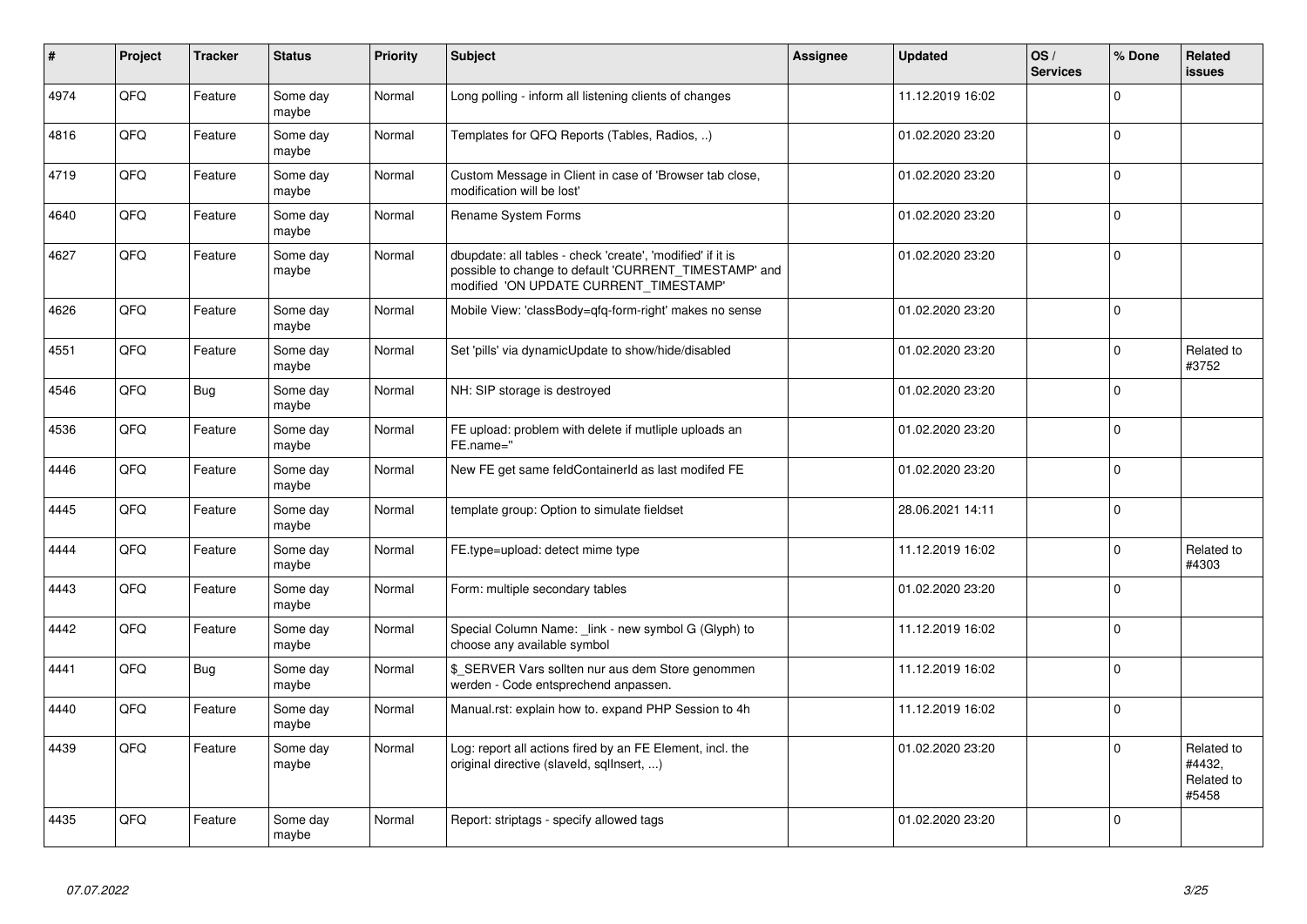| $\vert$ # | Project | <b>Tracker</b> | <b>Status</b>     | <b>Priority</b> | <b>Subject</b>                                                                                                                                           | <b>Assignee</b> | <b>Updated</b>   | OS/<br><b>Services</b> | % Done      | Related<br><b>issues</b>                    |
|-----------|---------|----------------|-------------------|-----------------|----------------------------------------------------------------------------------------------------------------------------------------------------------|-----------------|------------------|------------------------|-------------|---------------------------------------------|
| 4433      | QFQ     | Feature        | Some day<br>maybe | Normal          | Log when SIP will be destroyed by QFQ for any (security)<br>reason                                                                                       |                 | 01.02.2020 23:20 |                        | $\Omega$    | Related to<br>#4432.<br>Related to<br>#5458 |
| 4138      | QFQ     | Bug            | Some day<br>maybe | Normal          | style fehlt                                                                                                                                              |                 | 11.12.2019 16:03 |                        | $\Omega$    |                                             |
| 4122      | QFQ     | <b>Bug</b>     | Some day<br>maybe | Normal          | file: Render Mode hat keinen Effekt                                                                                                                      |                 | 11.12.2019 16:03 |                        | $\Omega$    |                                             |
| 4027      | QFQ     | Feature        | Some day<br>maybe | Normal          | Missing: orange 'check' / 'bullet'                                                                                                                       |                 | 11.12.2019 16:03 |                        | $\Omega$    |                                             |
| 3880      | QFQ     | Feature        | Some day<br>maybe | Normal          | Form 'Form': anlegen einer Tabelle                                                                                                                       |                 | 14.01.2021 10:12 |                        | 0           |                                             |
| 3879      | QFQ     | Feature        | Some day<br>maybe | Normal          | Form 'FormElement': Beim Feld 'name' rechts in der Notiz<br>einen Link einblenden - a) aktuelle Definition anzeigen, b)<br>Spalte in der Tabelle anlegen |                 | 11.12.2019 16:03 |                        | $\mathbf 0$ |                                             |
| 3878      | QFQ     | Feature        | Some day<br>maybe | Normal          | Form 'FormElement': Spalte 'name' typeAhead mit<br>Spaltennamen der Primarytable.                                                                        |                 | 11.12.2019 16:03 |                        | $\Omega$    |                                             |
| 3646      | QFQ     | Feature        | Some day<br>maybe | Normal          | Moeglichkeit HTML Tags in Reports auszugeben (zu<br>enkodieren: htmlspecialchars)                                                                        |                 | 11.12.2019 16:02 |                        | $\Omega$    | Related to<br>#14320                        |
| 3617      | QFQ     | Feature        | Some day<br>maybe | Normal          | Load javascripts at bottom                                                                                                                               |                 | 11.12.2019 16:02 |                        | $\Omega$    |                                             |
| 3567      | QFQ     | Feature        | Some day<br>maybe | Low             | 'Save', 'Close', 'New' als FormElement                                                                                                                   |                 | 11.12.2019 16:02 |                        | $\Omega$    |                                             |
| 3495      | QFQ     | Feature        | Some day<br>maybe | Normal          | Predifined Parameter werden nicht in '+' (add new record)<br>SIP gerendert.                                                                              |                 | 11.12.2019 16:02 |                        | $\mathbf 0$ |                                             |
| 2950      | QFQ     | Feature        | Some day<br>maybe | Normal          | Inhalt QFQ Records als File                                                                                                                              |                 | 11.12.2019 16:03 |                        | $\Omega$    |                                             |
| 1623      | QFQ     | Feature        | Some day<br>maybe | Normal          | RealURL                                                                                                                                                  |                 | 11.12.2019 16:03 |                        | 30          |                                             |
| 1510      | QFQ     | Feature        | Some day<br>maybe | Normal          | jquery von google laden, falls das nicht geht lokal                                                                                                      |                 | 11.12.2019 16:03 |                        | $\Omega$    |                                             |
| 1253      | QFQ     | Feature        | Some day<br>maybe | Normal          | QF: Colorpicker                                                                                                                                          |                 | 11.12.2019 16:03 |                        | $\Omega$    |                                             |
| 1251      | QFQ     | Feature        | Some day<br>maybe | Normal          | QF: Combo                                                                                                                                                |                 | 11.12.2019 16:03 |                        | $\Omega$    |                                             |
| 1234      | QFQ     | Feature        | Some day<br>maybe | Normal          | QF: Record numbering: Im Grid soll in Spalte 1 optional die<br>laufende Nummer der Records angezeigt werden.                                             |                 | 01.02.2020 23:20 |                        | $\mathbf 0$ |                                             |
| 955       | QFQ     | Feature        | Some day<br>maybe | Normal          | QF: Notizen vor/nach dem Form                                                                                                                            |                 | 01.02.2020 23:20 |                        | $\mathbf 0$ |                                             |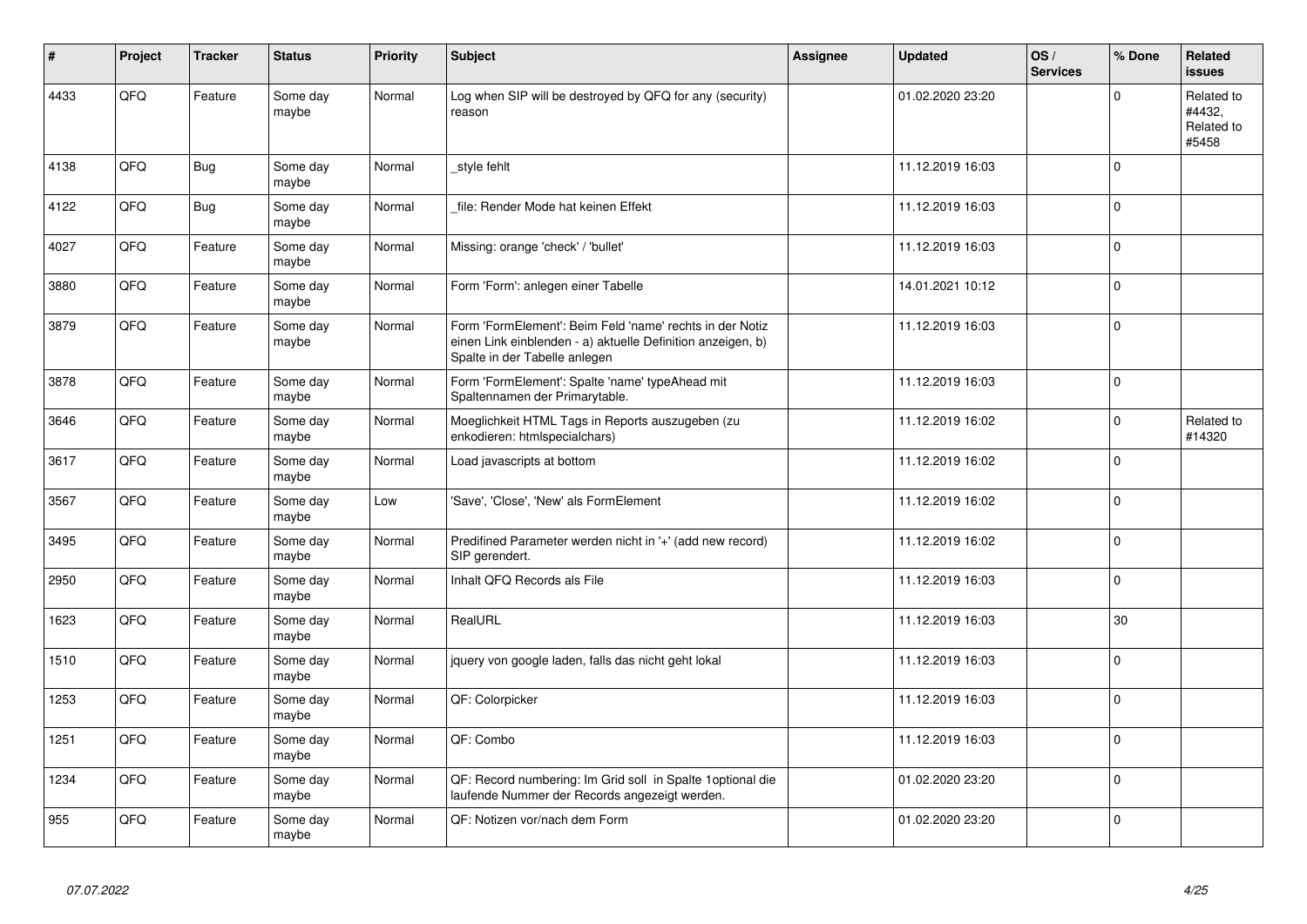| #     | Project | <b>Tracker</b> | <b>Status</b>     | <b>Priority</b> | <b>Subject</b>                                                             | <b>Assignee</b> | <b>Updated</b>   | OS/<br><b>Services</b> | % Done       | Related<br>issues                           |
|-------|---------|----------------|-------------------|-----------------|----------------------------------------------------------------------------|-----------------|------------------|------------------------|--------------|---------------------------------------------|
| 880   | QFQ     | Feature        | Some day<br>maybe | Urgent          | Security: PHP, SQL Injection, XSS                                          |                 | 03.05.2021 21:14 |                        | $\Omega$     | Related to<br>#14320                        |
| 4194  | QFQ     | Feature        | In Progress       | Normal          | Bootstrap 4 ist jetzt offiziel                                             |                 | 03.05.2021 20:47 |                        | $\Omega$     | Related to<br>#10114                        |
| 12156 | QFQ     | Feature        | New               | Normal          | Form: Optional disable 'leave page'                                        |                 | 03.05.2021 20:45 |                        | $\Omega$     |                                             |
| 12135 | QFQ     | Feature        | <b>New</b>        | Normal          | Subrecord: Notiz                                                           |                 | 24.04.2021 16:58 |                        | $\Omega$     |                                             |
| 12039 | QFQ     | Feature        | New               | Normal          | Missing htmlSpecialChar() in pre processing on form submit                 |                 | 18.02.2021 00:09 |                        | $\Omega$     | Related to<br>#14320                        |
| 12038 | QFQ     | Feature        | <b>New</b>        | Normal          | a) STORE_VAR: filenameOnlyStripUniq, b) SP:<br>QSTRIPUNIQ()                |                 | 17.02.2021 23:55 |                        | $\mathbf 0$  |                                             |
| 11850 | QFQ     | Feature        | <b>New</b>        | Urgent          | Wizard Form: basierend auf einer Tabelle eine Form<br>anlegen.             |                 | 03.05.2021 21:12 |                        | $\Omega$     | Blocked by<br>#8082                         |
| 11716 | QFQ     | Feature        | <b>New</b>        | Normal          | Form an beliebiger Stelle im Report anzeigen                               |                 | 09.12.2020 09:47 |                        | 0            |                                             |
| 11715 | QFQ     | Bug            | <b>New</b>        | Normal          | acceptZeroAsRequired and requiredOffButMark do not<br>coincide             |                 | 08.12.2020 12:13 |                        | $\Omega$     |                                             |
| 11535 | QFQ     | Feature        | New               | Normal          | Ability to create SQL columns in frontend QFQ forms                        |                 | 17.11.2020 12:11 |                        | $\Omega$     |                                             |
| 11534 | QFQ     | Feature        | <b>New</b>        | Normal          | Report: Action on selected rows - Table batchprocessing<br>feature         |                 | 18.11.2020 08:15 |                        | 0            |                                             |
| 11522 | QFQ     | Bug            | <b>New</b>        | Normal          | Aus/Einblenden von Reitern                                                 |                 | 13.11.2020 14:58 |                        | $\Omega$     |                                             |
| 11195 | QFQ     | <b>Bug</b>     | <b>New</b>        | Low             | Dynamic Update: Note not updated if new text is empty<br>(v20.4)           |                 | 25.09.2020 11:14 |                        | $\Omega$     |                                             |
| 10890 | QFQ     | Bug            | New               | Normal          | AutoCron hangs                                                             |                 | 20.07.2020 13:56 |                        | $\Omega$     |                                             |
| 10874 | QFQ     | Feature        | <b>New</b>        | Normal          | Erstellen eines Foreign Keys in der Tabelle "FormElement"                  |                 | 13.07.2020 10:11 |                        | $\mathbf 0$  |                                             |
| 10766 | QFQ     | Bug            | <b>New</b>        | High            | Radiobutton / parameter.buttonClass=btn-default: dynamic<br>update         |                 | 03.05.2021 21:12 |                        | $\Omega$     | Related to<br>#11237                        |
| 10763 | QFQ     | Feature        | New               | Normal          | form accessed and submitted despite logout?                                |                 | 16.06.2020 11:43 |                        | $\mathbf 0$  |                                             |
| 10759 | QFQ     | Bug            | <b>New</b>        | Normal          | emptyMeansNull - Feld falsch aktualisiert                                  |                 | 12.11.2020 23:45 |                        | $\Omega$     |                                             |
| 10384 | QFQ     | Feature        | <b>New</b>        | Normal          | Parameter Exchange QFQ Instances                                           |                 | 07.05.2020 09:38 |                        | $\mathbf 0$  |                                             |
| 10345 | QFQ     | Feature        | <b>New</b>        | Normal          | Templates - Patterns QFQ Style                                             |                 | 03.05.2021 21:01 |                        | $\Omega$     | Related to<br>#10713                        |
| 10324 | QFQ     | Bug            | New               | Normal          | Excel Export mit Template funktioniert nur, wenn Template<br>vor uid kommt |                 | 30.03.2020 11:20 |                        | $^{\circ}$ 0 | Related to<br>#10257                        |
| 10114 | QFQ     | Feature        | New               | High            | Symbol (Link): 'G:' (Glyphicon) replaced by 'i:' (icon)                    |                 | 07.12.2021 17:19 |                        | $\mathbf 0$  | Related to<br>#3797,<br>Related to<br>#4194 |
| 9855  | QFQ     | Bug            | New               | Normal          | <b>Required Check</b>                                                      |                 | 01.02.2020 15:56 |                        | $\mathbf 0$  |                                             |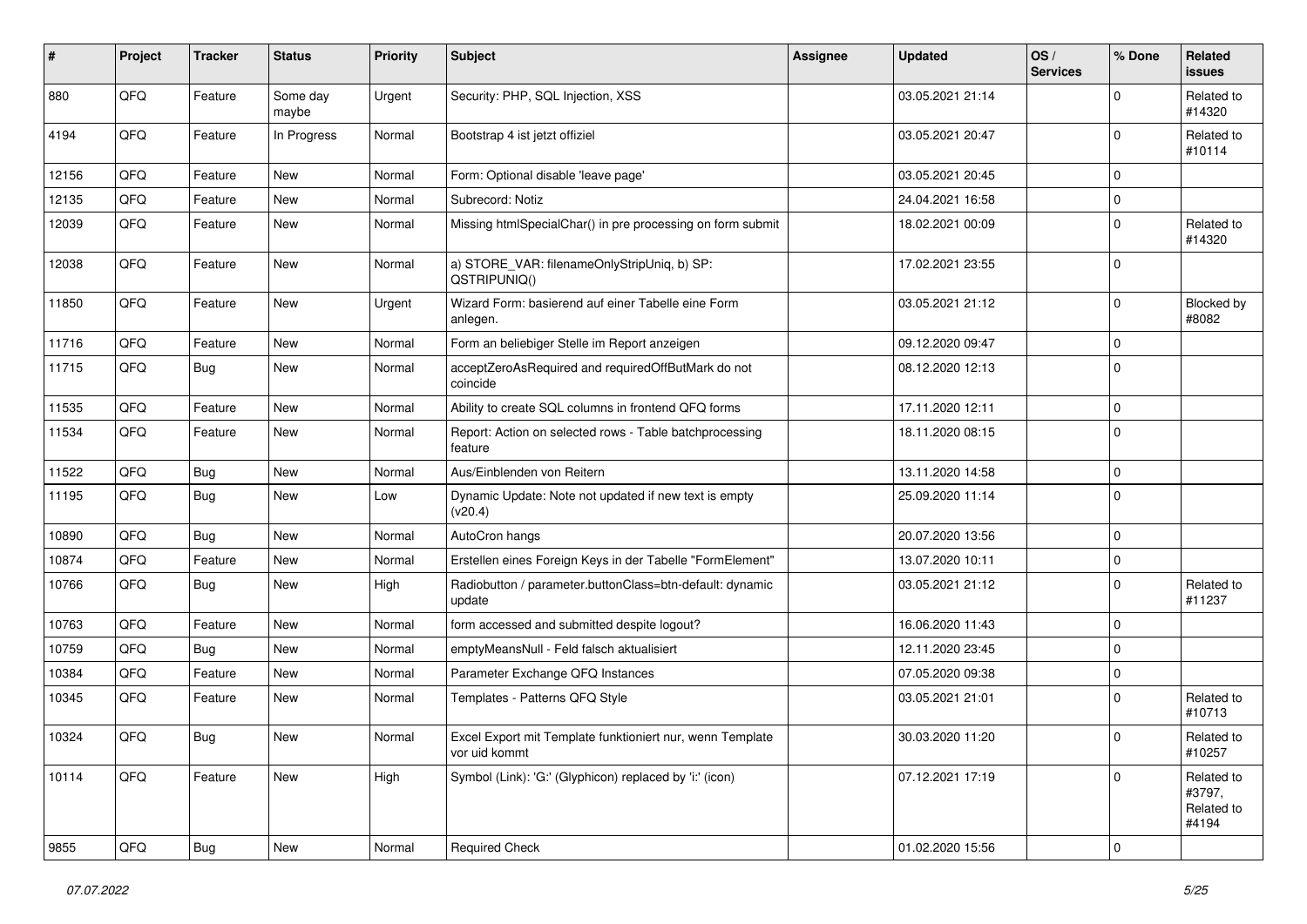| ∦     | Project | <b>Tracker</b> | <b>Status</b>     | <b>Priority</b> | <b>Subject</b>                                                                                                                                           | <b>Assignee</b> | <b>Updated</b>                   | OS/<br><b>Services</b> | % Done      | Related<br>issues                                                      |
|-------|---------|----------------|-------------------|-----------------|----------------------------------------------------------------------------------------------------------------------------------------------------------|-----------------|----------------------------------|------------------------|-------------|------------------------------------------------------------------------|
| 9853  | QFQ     | Feature        | <b>New</b>        | Normal          | Check das SQL / QFQ / Mail Logfile geschrieben wird                                                                                                      |                 | 09.01.2020 11:15                 |                        | $\Omega$    |                                                                        |
| 14185 | QFQ     | Feature        | <b>New</b>        | Normal          | External/Autocron.php - better suitable directory                                                                                                        | Support: System | 28.05.2022 11:03                 |                        | $\mathbf 0$ |                                                                        |
| 9130  | QFQ     | Feature        | Some day<br>maybe | Normal          | tablesorter: Automatic Row numbering / Zeilenummer                                                                                                       | Benjamin Baer   | 01.02.2020 23:22                 |                        | $\mathbf 0$ |                                                                        |
| 8522  | QFQ     | Feature        | Some day<br>maybe | Normal          | build QFQ - npm warnings                                                                                                                                 | Benjamin Baer   | 01.02.2020 23:19                 |                        | 50          |                                                                        |
| 7732  | QFQ     | Feature        | Some day<br>maybe | Normal          | Javascript: Lazy Loading der add on libs                                                                                                                 | Benjamin Baer   | 08.06.2022 10:38                 |                        | $\mathbf 0$ | Related to<br>#12611,<br>Related to<br>#12490.<br>Related to<br>#10013 |
| 6972  | QFQ     | Feature        | Some day<br>maybe | Normal          | Fabric Clipboard / cross browser tab                                                                                                                     | Benjamin Baer   | 01.02.2020 23:21                 |                        | 0           |                                                                        |
| 6970  | QFQ     | Feature        | Some day<br>maybe | Normal          | tablesorter: default fuer 'sortReset' aendern von 'Ctrl' zu 'Alt'                                                                                        | Benjamin Baer   | 01.02.2020 23:21                 |                        | $\mathbf 0$ |                                                                        |
| 5389  | QFQ     | Feature        | Some day<br>maybe | Normal          | QFQ Design: Multline label / note                                                                                                                        | Benjamin Baer   | 01.02.2020 23:19                 |                        | $\mathbf 0$ |                                                                        |
| 5024  | QFQ     | Feature        | Some day<br>maybe | Normal          | Fabric: Generate PDF with edits                                                                                                                          | Benjamin Baer   | 01.02.2020 23:20                 |                        | $\mathbf 0$ | Related to<br>#10704                                                   |
| 4454  | QFQ     | Bug            | Some day<br>maybe | Normal          | Required Elements: multiple elements in a row - whole row<br>marked if only one input is empty.                                                          | Benjamin Baer   | 01.02.2020 23:20                 |                        | $\mathbf 0$ |                                                                        |
| 4420  | QFQ     | Feature        | Some day<br>maybe | Normal          | Client: Local Storage - store the changes of a form, local in<br>the browser.                                                                            | Benjamin Baer   | 11.12.2019 16:02                 |                        | $\mathbf 0$ |                                                                        |
| 4398  | QFQ     | Bug            | Some day<br>maybe | Normal          | Typeahead: mouse click in a prefilled input opens a single<br>item dropdown with the current value - click on it seems to<br>set the value, not the key. | Benjamin Baer   | 01.02.2020 23:20                 |                        | $\Omega$    | Related to<br>#4457                                                    |
| 3692  | QFQ     | Feature        | Some day<br>maybe | Normal          | QFQ Webseite                                                                                                                                             | Benjamin Baer   | 11.12.2019 16:02                 |                        | $\Omega$    | Related to<br>#5033                                                    |
| 3415  | QFQ     | Feature        | Some day<br>maybe | Normal          | FE Login Box Templatefile                                                                                                                                | Benjamin Baer   | 11.12.2019 16:02                 |                        | $\Omega$    |                                                                        |
| 2063  | QFQ     | Bug            | Some day<br>maybe | Normal          | Pills auf 'inaktiv' setzen falls keine Element auf dem Pill<br>sichtbar sind.                                                                            | Benjamin Baer   | 11.12.2019 16:03                 |                        | $\Omega$    | Related to<br>#3752                                                    |
| 9898  | QFQ     | Bug            | Feedback          | Normal          | Formular trotz Timeout gespeichert                                                                                                                       |                 | Benjamin Baer   01.02.2020 15:56 |                        | $\pmb{0}$   |                                                                        |
| 9548  | QFQ     | Feature        | Feedback          | High            | FormElement: Pattern mismatch - optional report only on<br>focus lost                                                                                    | Benjamin Baer   | 03.05.2021 21:14                 |                        | $\mathbf 0$ |                                                                        |
| 9535  | QFQ     | <b>Bug</b>     | Feedback          | Normal          | Report:  AS '_vertical' - column to wide - vertical >> rot45,<br>rot90                                                                                   | Benjamin Baer   | 01.02.2020 15:56                 |                        | 0           |                                                                        |
| 7602  | QFQ     | Feature        | ToDo              | High            | Multi Select: with checkboxes                                                                                                                            | Benjamin Baer   | 22.03.2022 09:07                 |                        | 0           |                                                                        |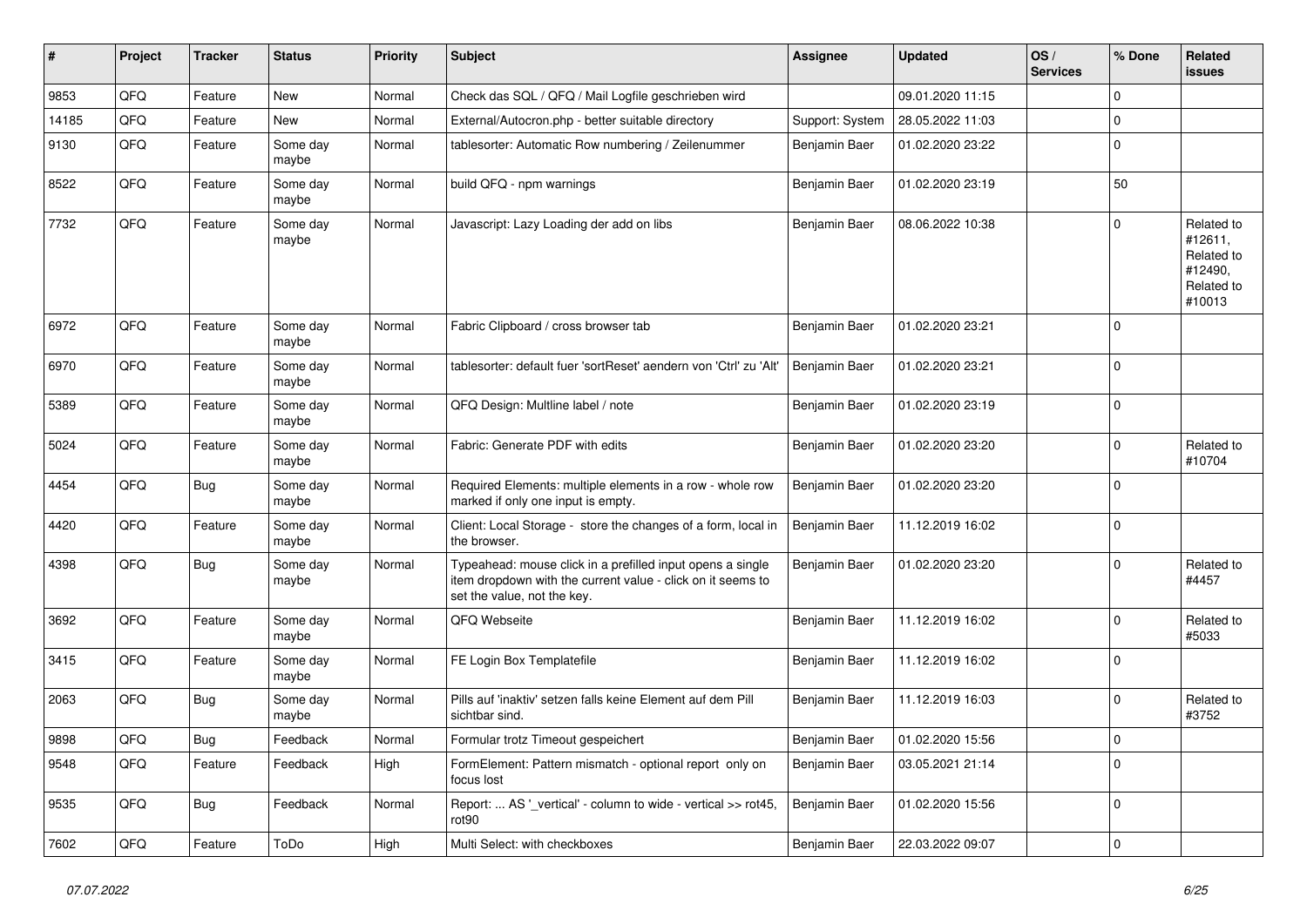| #     | Project | <b>Tracker</b> | <b>Status</b>     | <b>Priority</b> | <b>Subject</b>                                                                                      | <b>Assignee</b> | <b>Updated</b>   | OS/<br><b>Services</b> | % Done      | Related<br>issues                                                     |
|-------|---------|----------------|-------------------|-----------------|-----------------------------------------------------------------------------------------------------|-----------------|------------------|------------------------|-------------|-----------------------------------------------------------------------|
| 10003 | QFQ     | Feature        | Priorize          | Normal          | fieldset: stronger visualize group                                                                  | Benjamin Baer   | 12.02.2020 08:13 |                        | $\Omega$    |                                                                       |
| 9135  | QFQ     | Feature        | Priorize          | Normal          | Progress Bar generic / replace old hourglass download<br>popup                                      | Benjamin Baer   | 03.01.2022 07:43 |                        | $\Omega$    |                                                                       |
| 7965  | QFQ     | Feature        | Priorize          | Normal          | Input type 'text' with visual format - currency                                                     | Benjamin Baer   | 03.01.2022 07:45 |                        | 0           |                                                                       |
| 7730  | QFQ     | Feature        | Priorize          | Normal          | SELECT Box: title in between                                                                        | Benjamin Baer   | 01.02.2020 23:22 |                        | 0           |                                                                       |
| 6870  | QFQ     | Feature        | Priorize          | Normal          | Click on '_link' triggers an API call                                                               | Benjamin Baer   | 03.01.2022 08:25 |                        | $\Omega$    |                                                                       |
| 6801  | QFQ     | Feature        | Priorize          | Normal          | Fabric: Maximize / FullIscreen                                                                      | Benjamin Baer   | 21.03.2022 09:56 |                        | $\mathbf 0$ |                                                                       |
| 6566  | QFQ     | Bug            | Priorize          | Normal          | Link Function 'delete': provided parameter missing on page<br>reload                                | Benjamin Baer   | 03.01.2022 08:08 |                        | $\Omega$    |                                                                       |
| 6224  | QFQ     | Feature        | Priorize          | Normal          | Dynamic update: fade in/out fields                                                                  | Benjamin Baer   | 21.03.2022 09:50 |                        | $\Omega$    |                                                                       |
| 6140  | QFQ     | Bug            | Priorize          | Normal          | QFQ DnD Sort: Locked fields                                                                         | Benjamin Baer   | 21.03.2022 09:56 |                        | $\mathbf 0$ |                                                                       |
| 5562  | QFQ     | Feature        | Priorize          | Normal          | Drag'n'Drop fuer Uploads                                                                            | Benjamin Baer   | 21.03.2022 09:52 |                        | $\Omega$    | Related to<br>#9706                                                   |
| 5366  | QFQ     | Feature        | Priorize          | Normal          | Saving with keyboard shortcuts                                                                      | Benjamin Baer   | 21.03.2022 09:47 |                        | $\mathbf 0$ |                                                                       |
| 4457  | QFQ     | Bug            | Priorize          | Normal          | typeahead: pressing return to select an item, saves the form<br>and closes the form.                | Benjamin Baer   | 03.01.2022 08:01 |                        | $\Omega$    | Related to<br>#4398                                                   |
| 2665  | QFQ     | Bug            | Priorize          | Normal          | Dynamic Update funktioniert nicht, wenn beim<br>entsprechenden FormElement eine size angegeben ist. | Benjamin Baer   | 03.01.2022 08:12 |                        | 30          |                                                                       |
| 13647 | QFQ     | Bug            | <b>New</b>        | Normal          | Autofocus funktioniert nicht auf Chrome                                                             | Benjamin Baer   | 19.03.2022 17:44 |                        | 0           |                                                                       |
| 13528 | QFQ     | Bug            | <b>New</b>        | Normal          | qfq.io > releases: es wird kein neues Release angelegt                                              | Benjamin Baer   | 19.03.2022 17:46 |                        | 0           |                                                                       |
| 12556 | QFQ     | Feature        | <b>New</b>        | Normal          | Pills Title: colored = static or dynamic on allrequiredgiven                                        | Benjamin Baer   | 19.03.2022 17:49 |                        | 0           |                                                                       |
| 12490 | QFQ     | Feature        | New               | Normal          | Loading Plugins in QFQ - see what tinymce does. (lazy<br>loading)                                   | Benjamin Baer   | 08.06.2022 10:37 |                        | $\Omega$    | Related to<br>#12611,<br>Related to<br>#10013,<br>Related to<br>#7732 |
| 12476 | QFQ     | Feature        | New               | Normal          | clearMe: a) should trigger 'dirty', b) sticky on textarea resize                                    | Benjamin Baer   | 04.01.2022 08:40 |                        | $\Omega$    | Related to<br>#9528                                                   |
| 11237 | QFQ     | Bug            | <b>New</b>        | High            | Radiobutton / parameter.buttonClass= btn-default - kein<br>dirty Trigger                            | Benjamin Baer   | 03.05.2021 21:12 |                        | $\Omega$    | Related to<br>#10766                                                  |
| 11057 | QFQ     | <b>Bug</b>     | New               | High            | Checkboxes ohne span.checkmark im Report werden<br>ausgeblendet                                     | Benjamin Baer   | 03.05.2021 21:12 |                        | 0           | Related to<br>#11039                                                  |
| 12611 | QFQ     | Feature        | Some day<br>maybe | Normal          | Refactoring: Bootstrap with Lazy Loading                                                            | Carsten Rose    | 08.06.2022 10:37 |                        | $\mathbf 0$ | Related to<br>#12490,<br>Related to<br>#10013,<br>Related to<br>#7732 |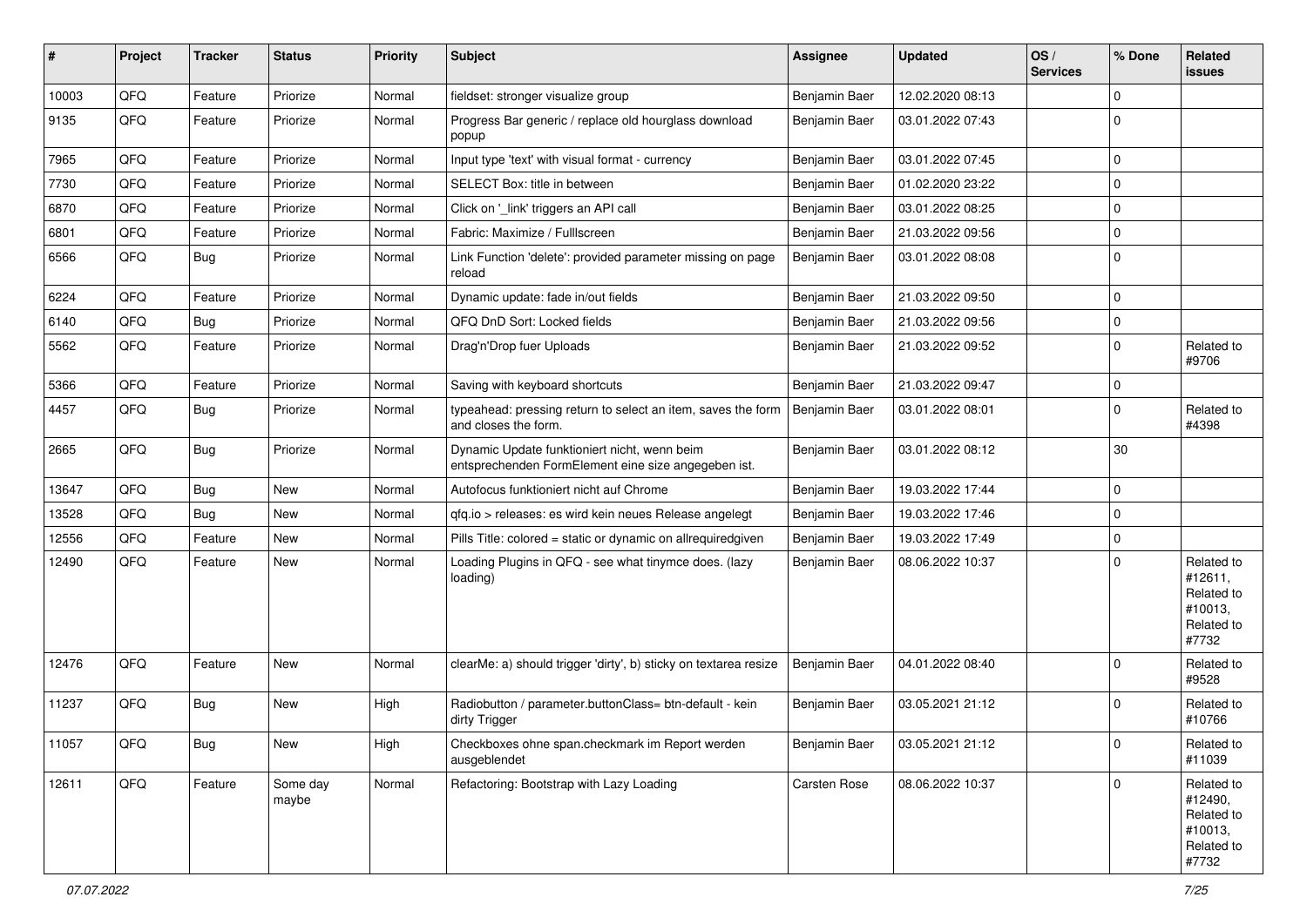| $\vert$ # | <b>Project</b> | <b>Tracker</b> | <b>Status</b>     | <b>Priority</b> | <b>Subject</b>                                                          | Assignee            | <b>Updated</b>   | OS/<br><b>Services</b> | % Done      | Related<br>issues                                                     |
|-----------|----------------|----------------|-------------------|-----------------|-------------------------------------------------------------------------|---------------------|------------------|------------------------|-------------|-----------------------------------------------------------------------|
| 12337     | QFQ            | Feature        | Some day<br>maybe | Normal          | Database.php: better caching                                            | Carsten Rose        | 16.09.2021 15:10 |                        | $\Omega$    |                                                                       |
| 12315     | QFQ            | Feature        | Some day<br>maybe | Normal          | Form History (Diffs) / Backups                                          | Carsten Rose        | 16.09.2021 15:10 |                        | $\Omega$    |                                                                       |
| 11323     | QFQ            | Feature        | Some day<br>maybe | Normal          | Report Frontend Editor Modal + Codemirror                               | Carsten Rose        | 16.09.2021 15:10 |                        | $\Omega$    | Related to<br>#11036                                                  |
| 11322     | QFQ            | Feature        | Some day<br>maybe | Normal          | Form Element JSON - (multiline parameter field)                         | Carsten Rose        | 16.09.2021 15:10 |                        | $\Omega$    |                                                                       |
| 11217     | QFQ            | Feature        | Some day<br>maybe | Normal          | <b>Extend Script Functionality</b>                                      | Carsten Rose        | 16.09.2021 15:10 |                        | $\Omega$    |                                                                       |
| 11036     | QFQ            | Feature        | Some day<br>maybe | Normal          | inline report editor permissions                                        | Carsten Rose        | 16.09.2021 15:09 |                        | $\Omega$    | Related to<br>#11323                                                  |
| 10745     | QFQ            | Feature        | Some day<br>maybe | Normal          | <b>Tablesorter Excel Export</b>                                         | <b>Carsten Rose</b> | 16.09.2021 15:09 |                        | $\Omega$    |                                                                       |
| 10716     | QFQ            | Feature        | Some day<br>maybe | Normal          | Business Logic mit Externen Skripten                                    | Carsten Rose        | 16.09.2021 15:10 |                        | $\Omega$    | Related to<br>#10713,<br>Related to<br>#8217                          |
| 10116     | QFQ            | Feature        | Some day<br>maybe | Normal          | TypeAhead: Tag - show inside 'input' element                            | Carsten Rose        | 16.09.2021 15:09 |                        | $\Omega$    |                                                                       |
| 10095     | QFQ            | Feature        | Some day<br>maybe | Normal          | Generic Gitlab Integration into QFQ                                     | <b>Carsten Rose</b> | 16.09.2021 15:10 |                        | $\Omega$    |                                                                       |
| 10013     | QFQ            | Feature        | Some day<br>maybe | Normal          | FE.typ=editor: CodeMirror                                               | Carsten Rose        | 08.06.2022 10:37 |                        | $\Omega$    | Related to<br>#12611,<br>Related to<br>#12490,<br>Related to<br>#7732 |
| 9704      | QFQ            | Feature        | Some day<br>maybe | Normal          | Thumbnails Generieren beim Splitten von PDF Files                       | Carsten Rose        | 11.12.2019 16:01 |                        | $\Omega$    |                                                                       |
| 9669      | QFQ            | Bug            | Some day<br>maybe | Normal          | Checkbox / Template Group: radio/checkbox visible broken<br>after 'add' | Carsten Rose        | 16.06.2021 13:47 |                        | $\Omega$    | Related to<br>#8091                                                   |
| 9579      | QFQ            | Feature        | Some day<br>maybe | Normal          | Multiform with Process Row                                              | Carsten Rose        | 11.12.2019 16:01 |                        | $\Omega$    |                                                                       |
| 9281      | QFQ            | <b>Bug</b>     | Some day<br>maybe | Normal          | Allow STRICT TRANS TABLES                                               | <b>Carsten Rose</b> | 02.01.2021 18:43 |                        | $\Omega$    |                                                                       |
| 8894      | QFQ            | Feature        | Some day<br>maybe | Normal          | Documentation Tags Usable in QFQ Application                            | Carsten Rose        | 11.12.2019 16:01 |                        | $\mathbf 0$ |                                                                       |
| 8892      | QFQ            | Feature        | Some day<br>maybe | Normal          | Display and Edit SQL Comments in Form Editor                            | Carsten Rose        | 11.12.2019 16:01 |                        | $\Omega$    |                                                                       |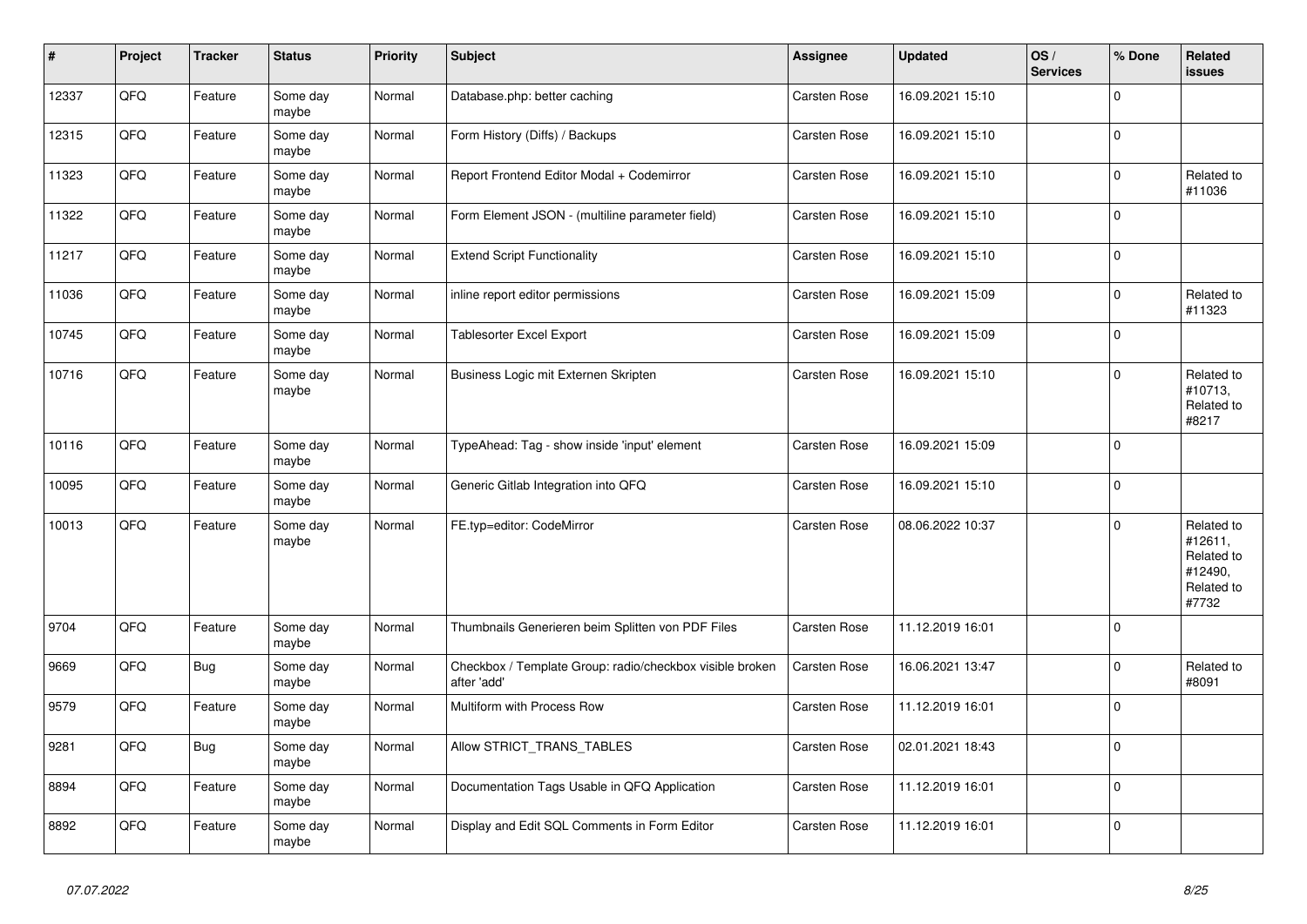| ∦    | Project | <b>Tracker</b> | <b>Status</b>     | <b>Priority</b> | <b>Subject</b>                                                                                 | <b>Assignee</b>     | <b>Updated</b>   | OS/<br><b>Services</b> | % Done      | Related<br>issues                           |
|------|---------|----------------|-------------------|-----------------|------------------------------------------------------------------------------------------------|---------------------|------------------|------------------------|-------------|---------------------------------------------|
| 8586 | QFQ     | Feature        | Some day<br>maybe | Normal          | QFQ: Enhance Error message for 'record not found'                                              | <b>Carsten Rose</b> | 16.09.2021 15:10 |                        | $\mathbf 0$ |                                             |
| 8520 | QFQ     | Feature        | Some day<br>maybe | Normal          | Bring QFQ to Composer                                                                          | <b>Carsten Rose</b> | 16.09.2021 15:10 |                        | $\mathbf 0$ |                                             |
| 8106 | QFQ     | Bug            | Some day<br>maybe | Normal          | Dynamic Update: Feld kann nicht auf empty zurückgesetzt<br>werden                              | <b>Carsten Rose</b> | 11.12.2019 16:01 |                        | $\mathbf 0$ |                                             |
| 8101 | QFQ     | Feature        | Some day<br>maybe | Normal          | Password hash: support further hashing methods                                                 | <b>Carsten Rose</b> | 16.09.2021 15:10 |                        | $\mathbf 0$ |                                             |
| 7456 | QFQ     | Bug            | Some day<br>maybe | Low             | Todos in Code: solve or make ticket                                                            | <b>Carsten Rose</b> | 16.09.2021 15:10 |                        | $\mathbf 0$ |                                             |
| 7453 | QFQ     | Feature        | Some day<br>maybe | Normal          | import / export forms QFQ                                                                      | Carsten Rose        | 16.09.2021 15:10 |                        | $\mathbf 0$ |                                             |
| 7452 | QFQ     | Feature        | Some day<br>maybe | Normal          | automate deployment new QFQ version                                                            | Carsten Rose        | 16.09.2021 15:10 |                        | $\mathbf 0$ |                                             |
| 7336 | QFQ     | Feature        | Some day<br>maybe | Normal          | PDF Upload: disallow PDFs with specific Meta information                                       | <b>Carsten Rose</b> | 11.12.2019 16:01 |                        | 0           |                                             |
| 7107 | QFQ     | Feature        | Some day<br>maybe | Normal          | Showcase Registration Tool: Anmeldung / Administration :<br>Liste Anmeldungen / Emaileinaldung | Carsten Rose        | 11.12.2019 16:01 |                        | $\mathbf 0$ |                                             |
| 6715 | QFQ     | Feature        | Some day<br>maybe | Normal          | Code-Refactoring: dbArray vereinheitlichen                                                     | <b>Carsten Rose</b> | 11.12.2019 16:02 |                        | $\mathbf 0$ |                                             |
| 5991 | QFQ     | <b>Bug</b>     | Some day<br>maybe | Normal          | URLs with ' ' or long parameter are problematic                                                | <b>Carsten Rose</b> | 01.02.2020 23:19 |                        | $\mathbf 0$ |                                             |
| 5983 | QFQ     | Feature        | Some day<br>maybe | Normal          | Form Submit (save & update): normalize date/-time FE                                           | <b>Carsten Rose</b> | 01.02.2020 23:19 |                        | $\mathbf 0$ |                                             |
| 5852 | QFQ     | Feature        | Some day<br>maybe | Normal          | Logging: mail.log / sql.log - im FE anzeigen und via AJAX<br>aktualisieren                     | <b>Carsten Rose</b> | 01.02.2020 23:19 |                        | $\mathbf 0$ | Related to<br>#5885                         |
| 5768 | QFQ     | Bug            | Some day<br>maybe | Normal          | '{{pageLanguage:T}}' missing if QFQ is called via api                                          | Carsten Rose        | 01.02.2020 23:19 |                        | $\mathbf 0$ |                                             |
| 5706 | QFQ     | Bug            | Some day<br>maybe | Normal          | upload: fileDestination needs to be sanatized                                                  | <b>Carsten Rose</b> | 01.02.2020 23:19 |                        | $\mathbf 0$ |                                             |
| 5665 | QFQ     | Feature        | Some day<br>maybe | Normal          | Versuch das '{{!' nicht mehr noetig ist.                                                       | <b>Carsten Rose</b> | 01.02.2020 23:20 |                        | $\mathbf 0$ | Related to<br>#7432,<br>Related to<br>#7434 |
| 5579 | QFQ     | Feature        | Some day<br>maybe | Normal          | Enhance Doc / Presentation: variable type 'link column type'                                   | <b>Carsten Rose</b> | 01.02.2020 23:19 |                        | $\mathbf 0$ |                                             |
| 5557 | QFQ     | <b>Bug</b>     | Some day<br>maybe | Normal          | Form load: STORE_RECORD filled, but should be empty                                            | Carsten Rose        | 01.02.2020 23:19 |                        | $\mathsf 0$ |                                             |
| 5548 | QFQ     | Feature        | Some day<br>maybe | Normal          | 801 Textfiles/Scriptfiles als Thumbnail                                                        | Carsten Rose        | 07.03.2022 16:26 |                        | $\pmb{0}$   |                                             |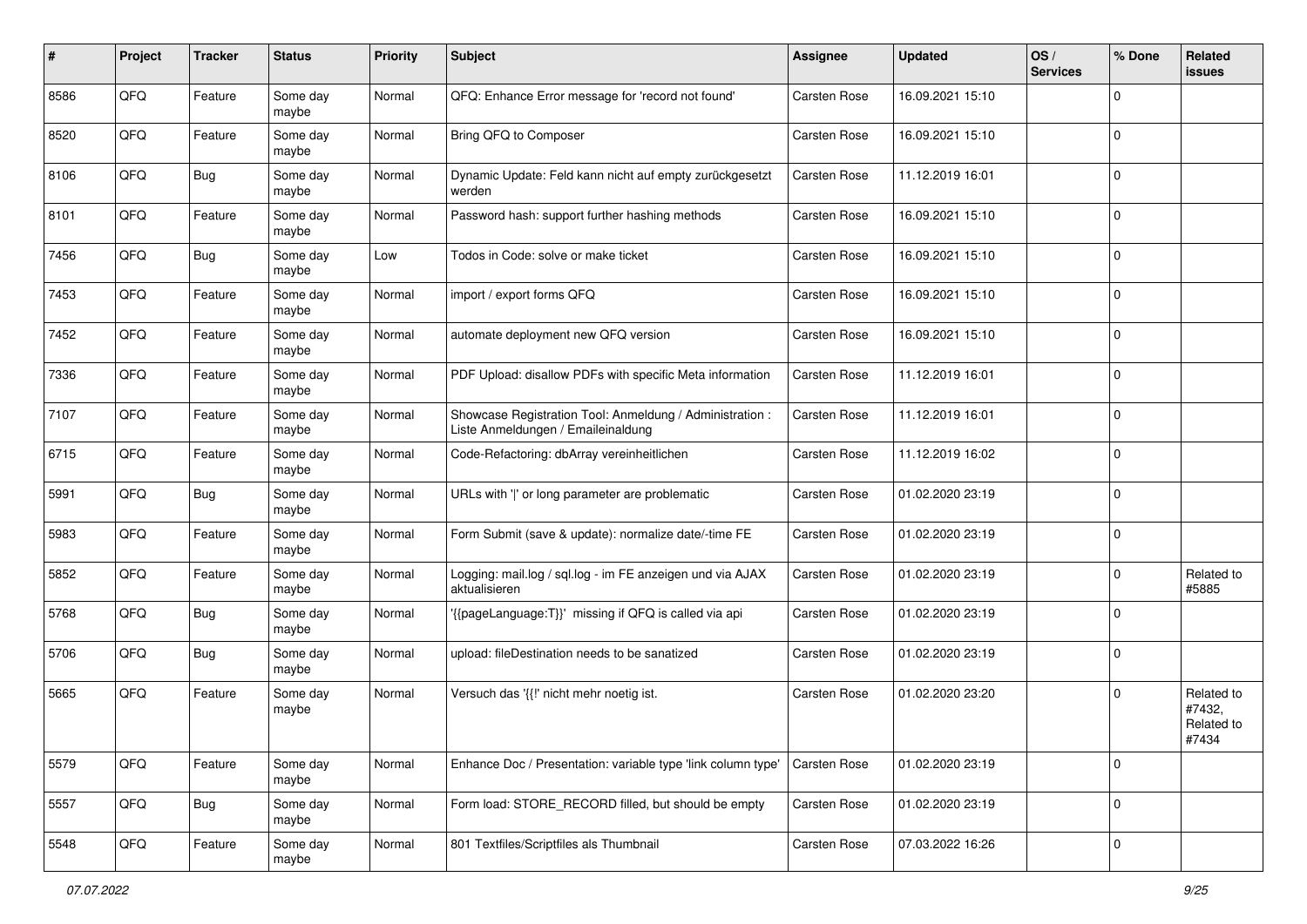| #    | Project | <b>Tracker</b> | <b>Status</b>     | <b>Priority</b> | <b>Subject</b>                                                                                                       | Assignee            | <b>Updated</b>   | OS/<br><b>Services</b> | % Done      | Related<br><b>issues</b>                       |
|------|---------|----------------|-------------------|-----------------|----------------------------------------------------------------------------------------------------------------------|---------------------|------------------|------------------------|-------------|------------------------------------------------|
| 5480 | QFQ     | Feature        | Some day<br>maybe | Normal          | QFQ: Dokumentation mit Screenshots versehen                                                                          | <b>Carsten Rose</b> | 01.02.2020 23:20 |                        | 0           | Related to<br>#9879                            |
| 5428 | QFQ     | Feature        | Some day<br>maybe | Normal          | secure thumbnail: late render on access.                                                                             | Carsten Rose        | 01.02.2020 23:20 |                        | $\mathbf 0$ |                                                |
| 5132 | QFQ     | Feature        | Some day<br>maybe | Normal          | Error Message sendmail missing attachment: more details                                                              | Carsten Rose        | 01.02.2020 23:19 |                        | $\Omega$    |                                                |
| 5021 | QFQ     | <b>Bug</b>     | Some day<br>maybe | Normal          | FE.typ=extra - during save displays error 'datum2' already<br>filled in STORE_SIP - the value is stored nevertheless | <b>Carsten Rose</b> | 01.02.2020 23:19 |                        | $\Omega$    | Related to<br>#3875                            |
| 4956 | QFQ     | Feature        | Some day<br>maybe | Normal          | Sendmail: Benutzerdefinierte Headers                                                                                 | <b>Carsten Rose</b> | 11.12.2019 16:02 |                        | $\Omega$    |                                                |
| 4872 | QFQ     | Feature        | Some day<br>maybe | Normal          | Fields of Typo3 page available in STORE_TYPO3                                                                        | Carsten Rose        | 01.02.2020 23:19 |                        | $\Omega$    |                                                |
| 4869 | QFQ     | Feature        | Some day<br>maybe | Normal          | Dynamic Update (show, hide, readonly?, required?) for<br><b>Template Group Elements</b>                              | Carsten Rose        | 01.02.2020 23:19 |                        | $\Omega$    | Related to<br>#4865                            |
| 4839 | QFQ     | Feature        | Some day<br>maybe | Normal          | qfq-handle in <head> Abschnitt</head>                                                                                | <b>Carsten Rose</b> | 11.12.2019 16:02 |                        | $\mathbf 0$ |                                                |
| 4771 | QFQ     | Bug            | Some day<br>maybe | Normal          | qfq: select-down-values empty after save (edit-form for<br>program administrators)                                   | Carsten Rose        | 01.02.2020 23:20 |                        | $\Omega$    | Related to<br>#4549, Has<br>duplicate<br>#4282 |
| 4757 | QFQ     | Feature        | Some day<br>maybe | Normal          | Test subrecord: download links ok? Links ok?                                                                         | Carsten Rose        | 01.02.2020 23:20 |                        | $\Omega$    |                                                |
| 4659 | QFQ     | <b>Bug</b>     | Some day<br>maybe | Normal          | infoButtonExtra                                                                                                      | Carsten Rose        | 01.02.2020 23:20 |                        | $\mathbf 0$ |                                                |
| 4652 | QFQ     | Feature        | Some day<br>maybe | Normal          | UZH CD: Weiterleitung auf benutzerdefinierte 403/404 Seite                                                           | <b>Carsten Rose</b> | 01.02.2020 23:20 |                        | $\Omega$    |                                                |
| 4651 | QFQ     | Bug            | Some day<br>maybe | Normal          | "Loading document" Modal wird angezeigt bei uzhcd type=2<br>Ansicht                                                  | <b>Carsten Rose</b> | 01.02.2020 23:20 |                        | $\Omega$    |                                                |
| 4650 | QFQ     | Feature        | Some day<br>maybe | Normal          | Convert html to doc/rtf                                                                                              | Carsten Rose        | 01.02.2020 23:20 |                        | $\Omega$    | Related to<br>#10704                           |
| 4606 | QFQ     | Feature        | Some day<br>maybe | Normal          | link: qualifier to render bootstrap button                                                                           | Carsten Rose        | 01.02.2020 23:19 |                        | $\mathbf 0$ |                                                |
| 4583 | QFQ     | Bug            | Some day<br>maybe | Normal          | Dynamic Update bei TypeAhead Feldern                                                                                 | Carsten Rose        | 01.02.2020 23:19 |                        | $\Omega$    |                                                |
| 4549 | QFQ     | <b>Bug</b>     | Some day<br>maybe | Normal          | TemplateGroups: FE.type SELECT loose selected value<br>after save                                                    | Carsten Rose        | 01.02.2020 23:20 |                        | $\Omega$    | Related to<br>#4548,<br>Related to<br>#4771    |
| 4528 | QFG     | Bug            | Some day<br>maybe | Normal          | extraButtonLock mit SQLAhead Bug                                                                                     | Carsten Rose        | 01.02.2020 23:19 |                        | $\mathbf 0$ |                                                |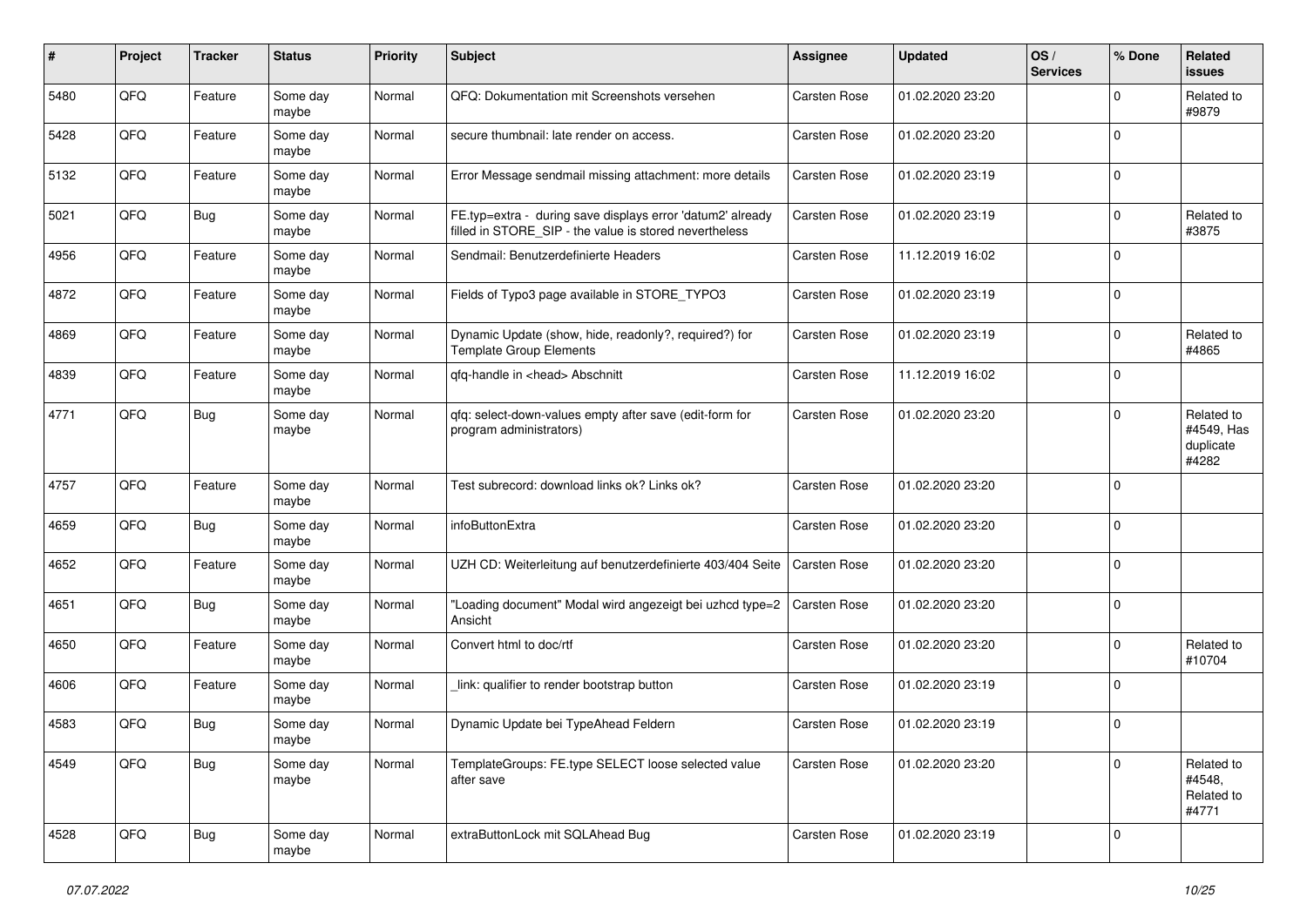| #    | Project | <b>Tracker</b> | <b>Status</b>     | <b>Priority</b> | <b>Subject</b>                                                                                                          | Assignee            | <b>Updated</b>   | OS/<br><b>Services</b> | % Done      | Related<br><b>issues</b>                    |
|------|---------|----------------|-------------------|-----------------|-------------------------------------------------------------------------------------------------------------------------|---------------------|------------------|------------------------|-------------|---------------------------------------------|
| 4365 | QFQ     | Feature        | Some day<br>maybe | Normal          | Multi Language: new way of config                                                                                       | Carsten Rose        | 01.02.2020 23:20 |                        | $\Omega$    |                                             |
| 4349 | QFQ     | Feature        | Some day<br>maybe | Normal          | link download: downloaded external URL to<br>deliver/concatenate - check mimetipe and handle it correctly               | <b>Carsten Rose</b> | 11.12.2019 16:02 |                        | $\Omega$    |                                             |
| 4343 | QFQ     | Feature        | Some day<br>maybe | Normal          | Link: Classifier to add 'attributes'                                                                                    | <b>Carsten Rose</b> | 01.02.2020 23:20 |                        | $\Omega$    | Related to<br>#14077                        |
| 4330 | QFQ     | Feature        | Some day<br>maybe | Normal          | Error Message: report missing {{ / }} in sqlUpdate, sqlInsert,<br>sqlDelete, sqlAfter, sqlBefore in FE action elements. | <b>Carsten Rose</b> | 01.02.2020 23:20 |                        | $\Omega$    |                                             |
| 4328 | QFQ     | Bug            | Some day<br>maybe | Normal          | Error Message: Show FE name/number on problems in FE                                                                    | <b>Carsten Rose</b> | 01.02.2020 23:20 |                        | $\Omega$    |                                             |
| 4293 | QFQ     | Bug            | Some day<br>maybe | Normal          | Download broken if token 'd:' is missing - but no error<br>message                                                      | Carsten Rose        | 11.12.2019 16:03 |                        | $\Omega$    | Related to<br>#7514                         |
| 4279 | QFQ     | <b>Bug</b>     | Some day<br>maybe | High            | config.linkVars lost                                                                                                    | <b>Carsten Rose</b> | 03.05.2021 21:14 |                        | $\Omega$    |                                             |
| 4259 | QFQ     | Feature        | Some day<br>maybe | Normal          | Instant trigger a cron job                                                                                              | Carsten Rose        | 11.12.2019 16:03 |                        | $\Omega$    |                                             |
| 4258 | QFQ     | Feature        | Some day<br>maybe | High            | <b>System Defaults: Forms</b>                                                                                           | Carsten Rose        | 03.05.2021 21:14 |                        | $\mathbf 0$ |                                             |
| 4197 | QFQ     | Feature        | Some day<br>maybe | Normal          | Unit Test fuer JSON Stream von QuickFormQuery.php ><br>doForm()                                                         | Carsten Rose        | 11.12.2019 16:03 |                        | $\Omega$    |                                             |
| 4092 | QFQ     | Bug            | Some day<br>maybe | Normal          | 1) Logging verbessern wann welches FE warum<br>ausgefuehrt wird, 2) Documentation: Best Practice Template<br>Group      | Carsten Rose        | 01.02.2020 23:19 |                        | $\Omega$    | Related to<br>#3504                         |
| 4026 | QFQ     | Feature        | Some day<br>maybe | Normal          | sqlLog.sql: log number of FE.id                                                                                         | <b>Carsten Rose</b> | 11.12.2019 16:03 |                        | $\Omega$    | Related to<br>#5458                         |
| 4008 | QFQ     | Bug            | Some day<br>maybe | Normal          | FormElemen.type=sendmail: wrong 'TO' if 'real<br>name <rea@mail.to>' is used</rea@mail.to>                              | Carsten Rose        | 11.12.2019 16:03 |                        | $\Omega$    |                                             |
| 3991 | QFQ     | Feature        | Some day<br>maybe | Normal          | report: Columnname '_skipWrap' skips 'fbeg', 'fend'                                                                     | <b>Carsten Rose</b> | 11.12.2019 16:03 |                        | $\Omega$    |                                             |
| 3990 | QFQ     | Feature        | Some day<br>maybe | High            | custom class definition: add space automatically                                                                        | Carsten Rose        | 03.05.2021 21:14 |                        | $\Omega$    |                                             |
| 3967 | QFQ     | Feature        | Some day<br>maybe | High            | Report: Checkbox, Radio, Dropdown, Input welches ohne<br>Submit funktioniert - 'Inline-Form'                            | <b>Carsten Rose</b> | 03.05.2021 21:14 |                        | $\Omega$    |                                             |
| 3947 | QFQ     | Feature        | Some day<br>maybe | Normal          | Attack detectect: logout current user                                                                                   | Carsten Rose        | 11.12.2019 16:03 |                        | $\Omega$    | Related to<br>#5458,<br>Related to<br>#6299 |
| 3942 | QFQ     | Feature        | Some dav<br>maybe | Normal          | Action Elemente: neu generierte IDs via FE weitergeben                                                                  | <b>Carsten Rose</b> | 11.12.2019 16:03 |                        | $\Omega$    | Related to<br>#3941                         |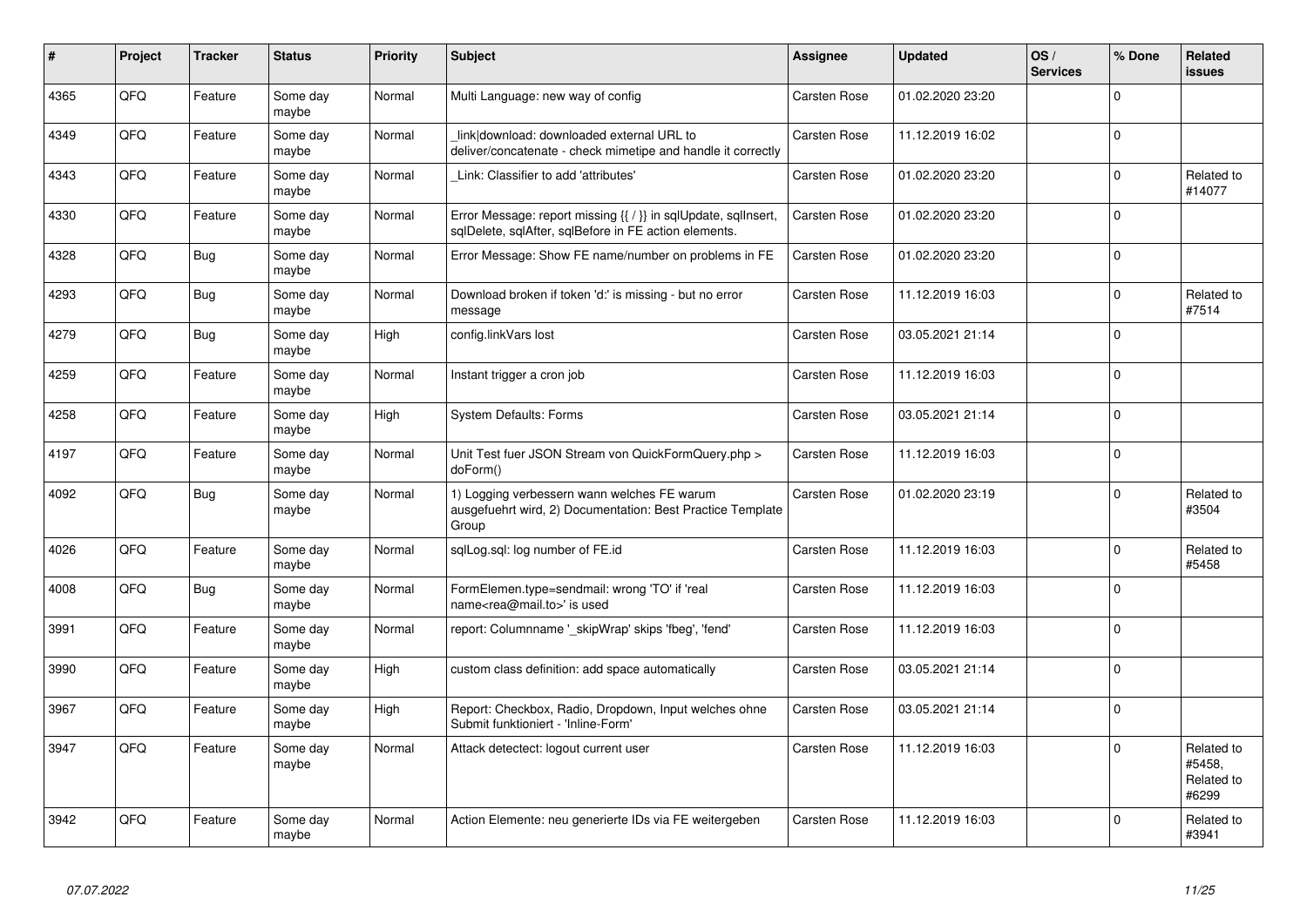| $\pmb{\#}$ | Project | <b>Tracker</b> | <b>Status</b>     | <b>Priority</b> | Subject                                                                                                                                      | <b>Assignee</b>     | <b>Updated</b>   | OS/<br><b>Services</b> | % Done      | Related<br>issues    |
|------------|---------|----------------|-------------------|-----------------|----------------------------------------------------------------------------------------------------------------------------------------------|---------------------|------------------|------------------------|-------------|----------------------|
| 3941       | QFQ     | Feature        | Some day<br>maybe | Normal          | sqlAfter: es sollten mehrere moeglich sein                                                                                                   | <b>Carsten Rose</b> | 11.12.2019 16:03 |                        | 0           | Related to<br>#3942  |
| 3905       | QFQ     | Feature        | Some day<br>maybe | Normal          | Documentation: Best Practice anhand eines Online<br>Bewerbungstools                                                                          | <b>Carsten Rose</b> | 11.12.2019 16:03 |                        | $\mathbf 0$ |                      |
| 3900       | QFQ     | Feature        | Some day<br>maybe | Normal          | Extend documentation of 'Copy / Paste'                                                                                                       | <b>Carsten Rose</b> | 11.12.2019 16:03 |                        | 0           | Related to<br>#3899  |
| 3895       | QFQ     | <b>Bug</b>     | Some day<br>maybe | Normal          | typeahead pedantic: on lehrkredit Idap webpass - if only one<br>person is in dropdown, such person can't be selected                         | <b>Carsten Rose</b> | 11.12.2019 16:03 |                        | $\mathbf 0$ |                      |
| 3882       | QFQ     | Bug            | Some day<br>maybe | Normal          | templateGroup: disable 'add' if limit is reached - funktioniert<br>nicht wenn bereits records existierten                                    | <b>Carsten Rose</b> | 11.12.2019 16:03 |                        | $\mathbf 0$ |                      |
| 3877       | QFQ     | Feature        | Some day<br>maybe | Normal          | FormEditor: die Felder die aktuell nicht gebraucht werden<br>nur auf readonly/disabled setzen (nicht ausblenden > das<br>irritiert.          | <b>Carsten Rose</b> | 11.12.2019 16:03 |                        | $\Omega$    |                      |
| 3848       | QFQ     | Feature        | Some day<br>maybe | High            | Antivirus check fuer Upload files in qfq?                                                                                                    | <b>Carsten Rose</b> | 03.05.2021 21:14 |                        | $\Omega$    | Related to<br>#4131  |
| 3811       | QFQ     | Bug            | Some day<br>maybe | Normal          | Dynamic Update: extraButtonInfo - Text aktualisieren                                                                                         | <b>Carsten Rose</b> | 11.12.2019 16:03 |                        | 0           | Related to<br>#11517 |
| 3750       | QFQ     | Bug            | Some day<br>maybe | Normal          | FE in a row: if one violates check, all are red                                                                                              | <b>Carsten Rose</b> | 11.12.2019 16:03 |                        | $\Omega$    |                      |
| 3708       | QFQ     | Feature        | Some day<br>maybe | Normal          | Form: input - 'specialchars', 'none'  gewisse tags<br>erlauben, andere verbieten                                                             | <b>Carsten Rose</b> | 11.12.2019 16:02 |                        | $\Omega$    | Related to<br>#14320 |
| 3682       | QFQ     | Bug            | Some day<br>maybe | Normal          | Dynamic update: Radio buttons                                                                                                                | <b>Carsten Rose</b> | 11.12.2019 16:02 |                        | $\Omega$    |                      |
| 3677       | QFQ     | Feature        | Some day<br>maybe | Normal          | wkhtmltopdf: FE User access prohibited, if client IP changes<br>\$TYPO3_CONF_VARS[FE][lockIP]                                                | <b>Carsten Rose</b> | 11.12.2019 16:02 |                        | $\Omega$    |                      |
| 3666       | QFQ     | Feature        | Some day<br>maybe | Normal          | a) Performance Messung: mysql_real_escape_string() im<br>Vergleich zu str_replace(), b) doppeltes Aufrufen von<br>mysql_real_escape_string() | <b>Carsten Rose</b> | 11.12.2019 16:02 |                        | $\Omega$    |                      |
| 3588       | QFQ     | Bug            | Some day<br>maybe | Normal          | templateGroup: versteckte Elemente werden weiterhin<br>gespeichert.                                                                          | <b>Carsten Rose</b> | 11.12.2019 16:02 |                        | $\Omega$    |                      |
| 3570       | QFQ     | <b>Bug</b>     | Some day<br>maybe | High            | Formular mit prmitnew permitEdit=Always wird nicht<br>aufgerufen (ist leer)                                                                  | Carsten Rose        | 03.05.2021 21:14 |                        | $\Omega$    |                      |
| 3537       | QFQ     | Feature        | Some day<br>maybe | Low             | SHOW COLUMNS FROM tableName - Extend '{{!'<br>definition                                                                                     | Carsten Rose        | 11.12.2019 16:02 |                        | $\Omega$    |                      |
| 3458       | QFQ     | Feature        | Some day<br>maybe | Normal          | Display 'Edit Form Element'-Checkbox on form: should<br>depend on FE Group                                                                   | <b>Carsten Rose</b> | 11.12.2019 16:02 |                        | $\mathbf 0$ | Related to<br>#3447  |
| 3457       | QFQ     | Feature        | Some day<br>maybe | Normal          | LDAP: concat multi values to one single entry                                                                                                | <b>Carsten Rose</b> | 11.12.2019 16:02 |                        | $\mathbf 0$ |                      |
| 3402       | QFG     | Feature        | Some day<br>maybe | Normal          | Syntax Highlighting via CodeMirror                                                                                                           | Carsten Rose        | 11.12.2019 16:02 |                        | 100         | Related to<br>#3207  |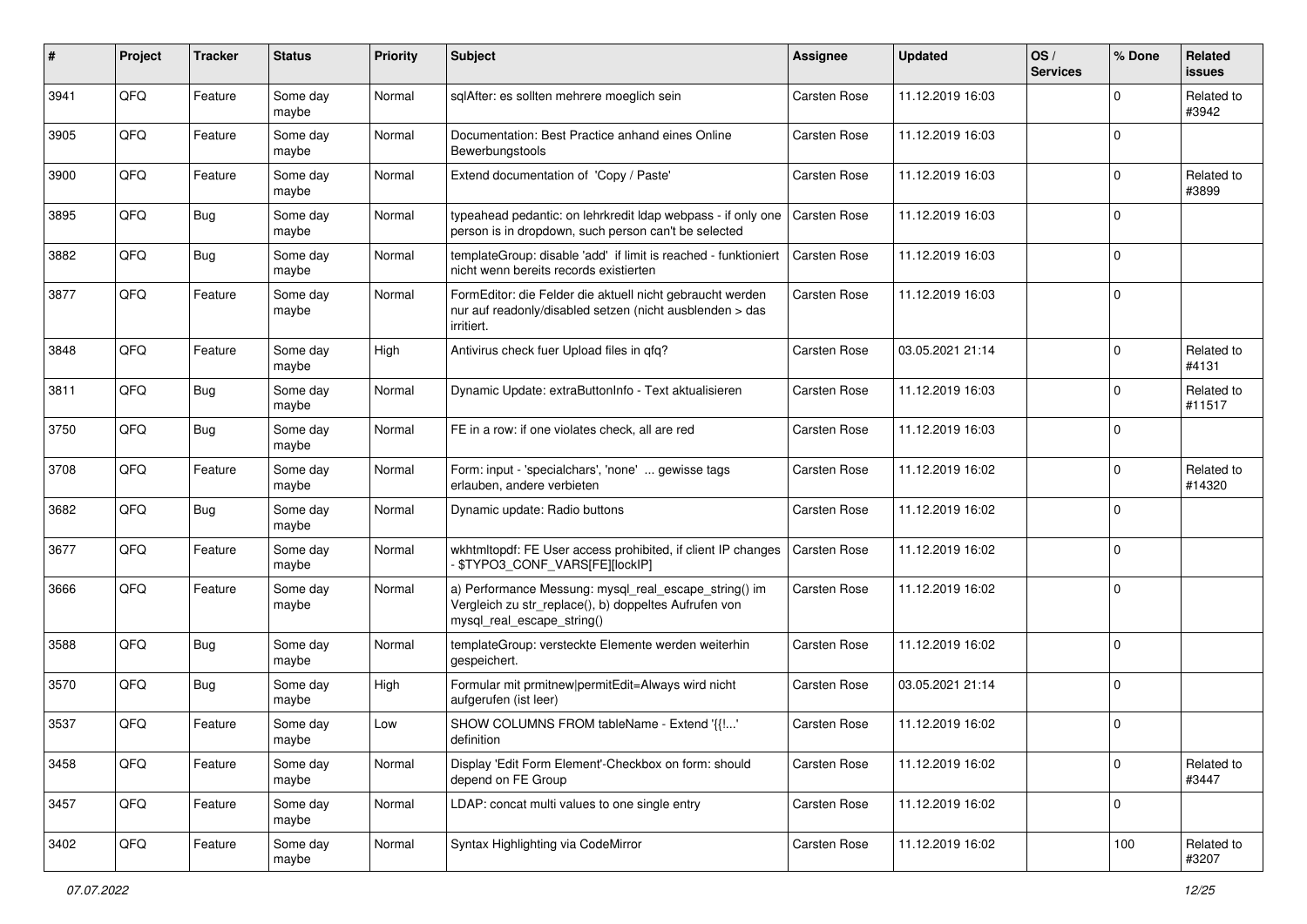| $\vert$ # | Project | <b>Tracker</b> | <b>Status</b>     | <b>Priority</b> | <b>Subject</b>                                                                                                                | Assignee            | <b>Updated</b>   | OS/<br><b>Services</b> | % Done      | Related<br><b>issues</b>                    |
|-----------|---------|----------------|-------------------|-----------------|-------------------------------------------------------------------------------------------------------------------------------|---------------------|------------------|------------------------|-------------|---------------------------------------------|
| 3385      | QFQ     | Feature        | Some day<br>maybe | Normal          | templateGroup: insert/update/delete non primary records                                                                       | Carsten Rose        | 11.12.2019 16:02 |                        | $\Omega$    |                                             |
| 3350      | QFQ     | Feature        | Some day<br>maybe | Normal          | FormEditor: Hilfetext hinter 'checktype'                                                                                      | <b>Carsten Rose</b> | 11.12.2019 16:02 |                        | $\Omega$    |                                             |
| 3349      | QFQ     | Bug            | Some day<br>maybe | Normal          | config.qfq.ini: a) vertraegt keine '=' im Value (z.B. Passwort),<br>b) Values sollten in ticks einschliessbar sein (spaces, ) | <b>Carsten Rose</b> | 11.12.2019 16:02 |                        | $\Omega$    |                                             |
| 3332      | QFQ     | Feature        | Some day<br>maybe | Normal          | Uploads: Thumbnails, Details zum hochgeladenen File                                                                           | Carsten Rose        | 11.12.2019 16:02 |                        | $\Omega$    | Related to<br>#3264,<br>Related to<br>#5333 |
| 3331      | QFQ     | Feature        | Some day<br>maybe | Normal          | Default Tooltip fuer _page? Links: mit Form und Record ID                                                                     | <b>Carsten Rose</b> | 11.12.2019 16:02 |                        | $\Omega$    |                                             |
| 3291      | QFQ     | Feature        | Some day<br>maybe | Normal          | AutoCron websiteToken                                                                                                         | Carsten Rose        | 11.12.2019 16:02 |                        | $\Omega$    | Related to<br>#4250                         |
| 3285      | QFQ     | Feature        | Some day<br>maybe | Normal          | Zeichenlimit pro Feld: textarea / editor                                                                                      | <b>Carsten Rose</b> | 11.12.2019 16:02 |                        | $\mathbf 0$ |                                             |
| 3273      | QFQ     | Feature        | Some day<br>maybe | Low             | Dirty Flag in Form                                                                                                            | <b>Carsten Rose</b> | 11.12.2019 16:02 |                        | $\Omega$    |                                             |
| 3267      | QFQ     | Feature        | Some day<br>maybe | Normal          | 2 Forms auf einer Seite: real + Read only                                                                                     | Carsten Rose        | 11.12.2019 16:03 |                        | $\Omega$    |                                             |
| 3216      | QFQ     | Feature        | Some day<br>maybe | Normal          | dynamic update für checkbox label2                                                                                            | <b>Carsten Rose</b> | 11.12.2019 16:03 |                        | $\Omega$    | Related to<br>#2081                         |
| 3130      | QFQ     | Bug            | Some day<br>maybe | Normal          | Debug Info's nicht korrekt nach 'New > Save'.                                                                                 | Carsten Rose        | 11.12.2019 16:03 |                        | $\Omega$    | Related to<br>#3253                         |
| 3109      | QFQ     | Bug            | Some day<br>maybe | High            | RealUrl: Links werden nicht korrekt gerendert                                                                                 | <b>Carsten Rose</b> | 03.05.2021 21:14 |                        | $\Omega$    |                                             |
| 3061      | QFQ     | Bug            | Some day<br>maybe | High            | winstitute: mysql connection durcheinander - nmhp17<br>(ag7)/QFQ arbeitet mit DB/Tabellen von biostat.                        | Carsten Rose        | 03.05.2021 21:14 |                        | $\mathbf 0$ |                                             |
| 2995      | QFQ     | Feature        | Some day<br>maybe | Normal          | Dropdown JQuery Plugin: 'chosen' - Moeglichkeit um Select<br>Listen mehr Funktion zu geben. Kein Bootstrap noetig.            | <b>Carsten Rose</b> | 11.12.2019 16:03 |                        | $\Omega$    |                                             |
| 2643      | QFQ     | <b>Bug</b>     | Some day<br>maybe | Normal          | Zend / PHP Webinars anschauen                                                                                                 | Carsten Rose        | 01.02.2020 15:56 |                        | $\Omega$    |                                             |
| 2084      | QFQ     | Feature        | Some day<br>maybe | Normal          | Mailto mit encryption: Subrecord                                                                                              | Carsten Rose        | 11.12.2019 16:03 |                        | $\Omega$    | Related to<br>#2082                         |
| 1946      | QFQ     | Feature        | Some day<br>maybe | Normal          | Kontrolle ob der ReadOnly Modus bei den<br>Formularelementen korrekt implementiert ist                                        | Carsten Rose        | 11.12.2019 16:03 |                        | $\mathbf 0$ |                                             |
| 1635      | QFQ     | Feature        | Some day<br>maybe | Normal          | QFQ Extension content record: weitere Optionen<br>einblenden.                                                                 | <b>Carsten Rose</b> | 11.12.2019 16:03 |                        | $\Omega$    |                                             |
| 12584     | QFQ     | Feature        | Feedback          | Normal          | T3 v10 migration script: replace alias-patterns (v11)                                                                         | Carsten Rose        | 28.05.2022 11:12 |                        | 100         |                                             |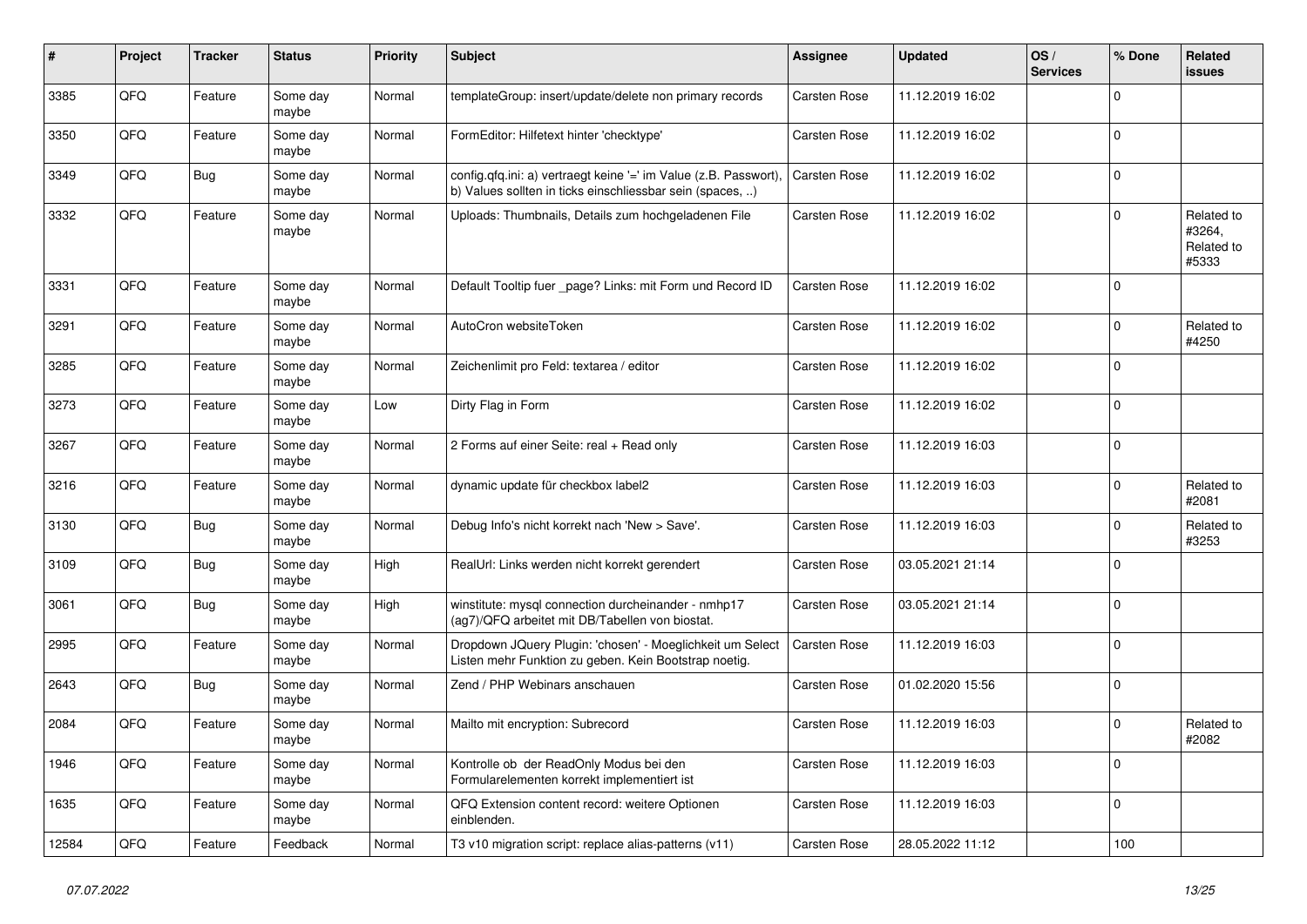| #     | Project | <b>Tracker</b> | <b>Status</b>              | <b>Priority</b> | Subject                                                             | Assignee            | <b>Updated</b>   | OS/<br><b>Services</b> | % Done         | Related<br><b>issues</b>                                                                                                       |
|-------|---------|----------------|----------------------------|-----------------|---------------------------------------------------------------------|---------------------|------------------|------------------------|----------------|--------------------------------------------------------------------------------------------------------------------------------|
| 12546 | QFQ     | Bug            | Feedback                   | Normal          | Branch 'Development' - Unit Tests mit dirty workaround<br>angepasst | Carsten Rose        | 19.03.2022 17:48 |                        | $\Omega$       |                                                                                                                                |
| 5894  | QFQ     | Feature        | Feedback                   | Normal          | Typeahead in Report: show/hide rows dynamically                     | Carsten Rose        | 18.02.2022 08:50 |                        | $\mathbf 0$    | Related to<br>#5893,<br>Related to<br>#5885                                                                                    |
| 13566 | QFQ     | Feature        | Ready to sync<br>(develop) | Normal          | Delete config-example.qfq.php file                                  | Carsten Rose        | 23.12.2021 09:25 |                        | $\mathbf 0$    |                                                                                                                                |
| 14323 | QFQ     | Bug            | In Progress                | Normal          | Report: render=both single - no impact                              | <b>Carsten Rose</b> | 19.06.2022 18:31 |                        | $\mathbf 0$    |                                                                                                                                |
| 14175 | QFQ     | Bug            | In Progress                | Normal          | Opening a form with no QFQ Session cookie fails                     | Carsten Rose        | 03.06.2022 10:40 |                        | 0              |                                                                                                                                |
| 13330 | QFQ     | Feature        | In Progress                | Normal          | Multi Form: Upload                                                  | Carsten Rose        | 07.11.2021 12:40 |                        | 50             | Related to<br>#9706                                                                                                            |
| 12440 | QFQ     | Feature        | In Progress                | Normal          | Typo3 V10 upgrade (durchfuehren und testen)                         | Carsten Rose        | 21.03.2022 09:53 |                        | 50             | Related to<br>#12357,<br>Related to<br>#12067,<br>Related to<br>#10661                                                         |
| 12439 | QFQ     | Feature        | In Progress                | Normal          | TinyMCE Paste from Word & Character Count/Limit                     | Carsten Rose        | 05.05.2021 22:15 |                        | $\mathbf 0$    |                                                                                                                                |
| 11980 | QFQ     | Feature        | In Progress                | Normal          | protected verzeichnis MUSS geschützt werden                         | Carsten Rose        | 07.09.2021 13:30 |                        | $\mathbf 0$    |                                                                                                                                |
| 11517 | QFQ     | Bug            | In Progress                | Normal          | extraButtonInfo Broken for multiple FormElements                    | <b>Carsten Rose</b> | 12.05.2022 13:12 |                        | $\mathbf 0$    | Related to<br>#7890,<br>Related to<br>#3811, Has<br>duplicate<br>#10905, Has<br>duplicate<br>#10553, Has<br>duplicate<br>#6779 |
| 11076 | QFQ     | Feature        | In Progress                | Normal          | SELECT  AS _websocket                                               | Carsten Rose        | 30.08.2020 17:49 |                        | $\Omega$       | Related to<br>#13354                                                                                                           |
| 10793 | QFQ     | Feature        | In Progress                | Normal          | <b>Update NPM Packages</b>                                          | Carsten Rose        | 07.09.2021 13:25 |                        | 30             |                                                                                                                                |
| 10661 | QFQ     | <b>Bug</b>     | In Progress                | Normal          | Typo3 Warnungen                                                     | Carsten Rose        | 07.09.2021 13:23 |                        | $\mathbf 0$    | Related to<br>#12440                                                                                                           |
| 10443 | QFQ     | Feature        | In Progress                | Normal          | Konzept_api / _live                                                 | Carsten Rose        | 07.05.2020 09:39 |                        | $\overline{0}$ |                                                                                                                                |
| 9789  | QFQ     | Bug            | In Progress                | High            | Record Lock: release to early on 'leave page'                       | Carsten Rose        | 10.01.2022 09:25 |                        | 100            | Related to<br>#10081,<br>Related to<br>#9173,<br>Related to<br>#8702                                                           |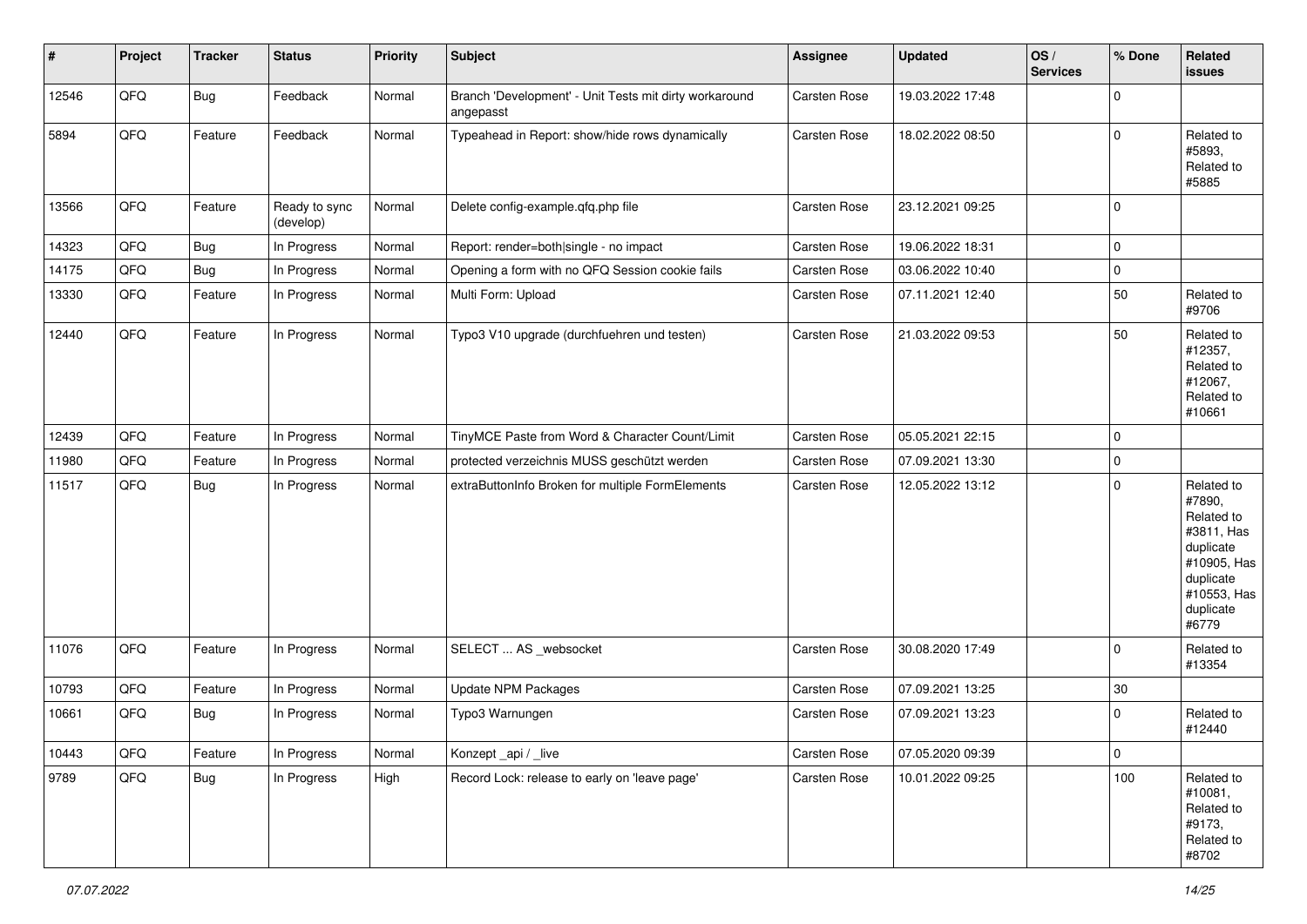| #     | Project | <b>Tracker</b> | <b>Status</b> | <b>Priority</b> | Subject                                                                                 | <b>Assignee</b>     | <b>Updated</b>   | OS/<br><b>Services</b> | % Done      | Related<br>issues                                                      |
|-------|---------|----------------|---------------|-----------------|-----------------------------------------------------------------------------------------|---------------------|------------------|------------------------|-------------|------------------------------------------------------------------------|
| 9691  | QFQ     | <b>Bug</b>     | In Progress   | Normal          | Checkbox: dynamic update > readonly                                                     | Carsten Rose        | 01.02.2020 23:22 |                        | 50          | Related to<br>#9834                                                    |
| 9517  | QFQ     | Feature        | In Progress   | High            | Input multiple tags with typeahead                                                      | Carsten Rose        | 03.05.2021 21:14 |                        | 40          | Related to<br>#10150                                                   |
| 6250  | QFQ     | Feature        | In Progress   | Normal          | Enhance layout: a) Subrecord, b) Subrecord-Title                                        | Carsten Rose        | 01.02.2020 23:22 |                        | 0           | Related to<br>#5391                                                    |
| 5695  | QFQ     | Feature        | In Progress   | Normal          | Multiform                                                                               | <b>Carsten Rose</b> | 02.01.2021 18:38 |                        | $\mathbf 0$ |                                                                        |
| 12463 | QFQ     | Bug            | ToDo          | High            | QFQ Function: 'function' and 'sql' on same level - output of<br>sal is shown two times. | Carsten Rose        | 15.12.2021 16:31 |                        | $\Omega$    |                                                                        |
| 12395 | QFQ     | Bug            | ToDo          | High            | QFQ Function: Result two times shown                                                    | Carsten Rose        | 18.02.2022 08:59 |                        | $\Omega$    |                                                                        |
| 14371 | QFQ     | Feature        | Priorize      | Normal          | LDAP via REPORT                                                                         | Carsten Rose        | 19.06.2022 16:37 |                        | $\Omega$    |                                                                        |
| 14290 | QFQ     | Feature        | Priorize      | Normal          | FormEditor: Show Table Definition                                                       | Carsten Rose        | 19.06.2022 16:37 |                        | $\Omega$    |                                                                        |
| 14283 | QFQ     | <b>Bug</b>     | Priorize      | Normal          | HEIC / HEIF convert doesn't trigger                                                     | <b>Carsten Rose</b> | 19.06.2022 16:37 |                        | 0           |                                                                        |
| 12504 | QFQ     | Feature        | Priorize      | Normal          | sql.log: report fe.id                                                                   | <b>Carsten Rose</b> | 05.05.2021 22:09 |                        | $\Omega$    |                                                                        |
| 12503 | QFQ     | Feature        | Priorize      | Normal          | Detect dangerous UPDATE statement with missing WHERE                                    | Carsten Rose        | 05.05.2021 22:09 |                        | $\mathbf 0$ |                                                                        |
| 12452 | QFQ     | Feature        | Priorize      | Normal          | BaseURL: alsways with '/' at the end                                                    | Carsten Rose        | 19.06.2022 13:45 |                        | $\Omega$    | Related to<br>#10782                                                   |
| 12325 | QFQ     | <b>Bug</b>     | Priorize      | Normal          | MultiDB form.dblndex not working for report syntax                                      | <b>Carsten Rose</b> | 07.09.2021 13:37 |                        | $\Omega$    | Related to<br>#12145,<br>Related to<br>#12314                          |
| 11320 | QFQ     | Feature        | Priorize      | Normal          | Typo3 Version 10 support                                                                | Carsten Rose        | 05.05.2021 22:09 |                        | $\Omega$    |                                                                        |
| 10015 | QFQ     | Feature        | Priorize      | Normal          | Monospace in Textarea                                                                   | <b>Carsten Rose</b> | 03.02.2020 13:40 |                        | 0           |                                                                        |
| 10012 | QFQ     | Feature        | Priorize      | Normal          | redirectAllMailTo: {{beEmail:T}}                                                        | Carsten Rose        | 08.05.2021 09:54 |                        | 0           | Related to<br>#12412,<br>Related to<br>#12413,<br>Related to<br>#10011 |
| 10011 | QFQ     | Feature        | Priorize      | Normal          | Offer new STORE_TYPO3 Variable 'beUser', 'beEmail'                                      | <b>Carsten Rose</b> | 08.05.2021 09:51 |                        | $\Omega$    | Related to<br>#10012,<br>Related to<br>#12511                          |
| 10005 | QFQ     | Feature        | Priorize      | Normal          | Report / special column name:  AS _calendar                                             | Carsten Rose        | 03.06.2020 17:28 |                        | $\mathbf 0$ |                                                                        |
| 9975  | QFQ     | <b>Bug</b>     | Priorize      | Normal          | Dropdown Menu: 'r:3' broken                                                             | Carsten Rose        | 01.02.2020 10:13 |                        | 0           |                                                                        |
| 9968  | QFQ     | Feature        | Priorize      | Normal          | Tooltip in Links for Developer                                                          | <b>Carsten Rose</b> | 01.02.2020 23:17 |                        | $\mathbf 0$ |                                                                        |
| 9958  | QFQ     | <b>Bug</b>     | Priorize      | Normal          | Broken subrecord query: no error message                                                | Carsten Rose        | 05.02.2021 15:15 |                        | 0           |                                                                        |
| 9947  | QFG     | Bug            | Priorize      | Normal          | Unwanted error message if missing 'typeAheadSqlPrefetch'                                | <b>Carsten Rose</b> | 01.02.2020 10:13 |                        | 0           |                                                                        |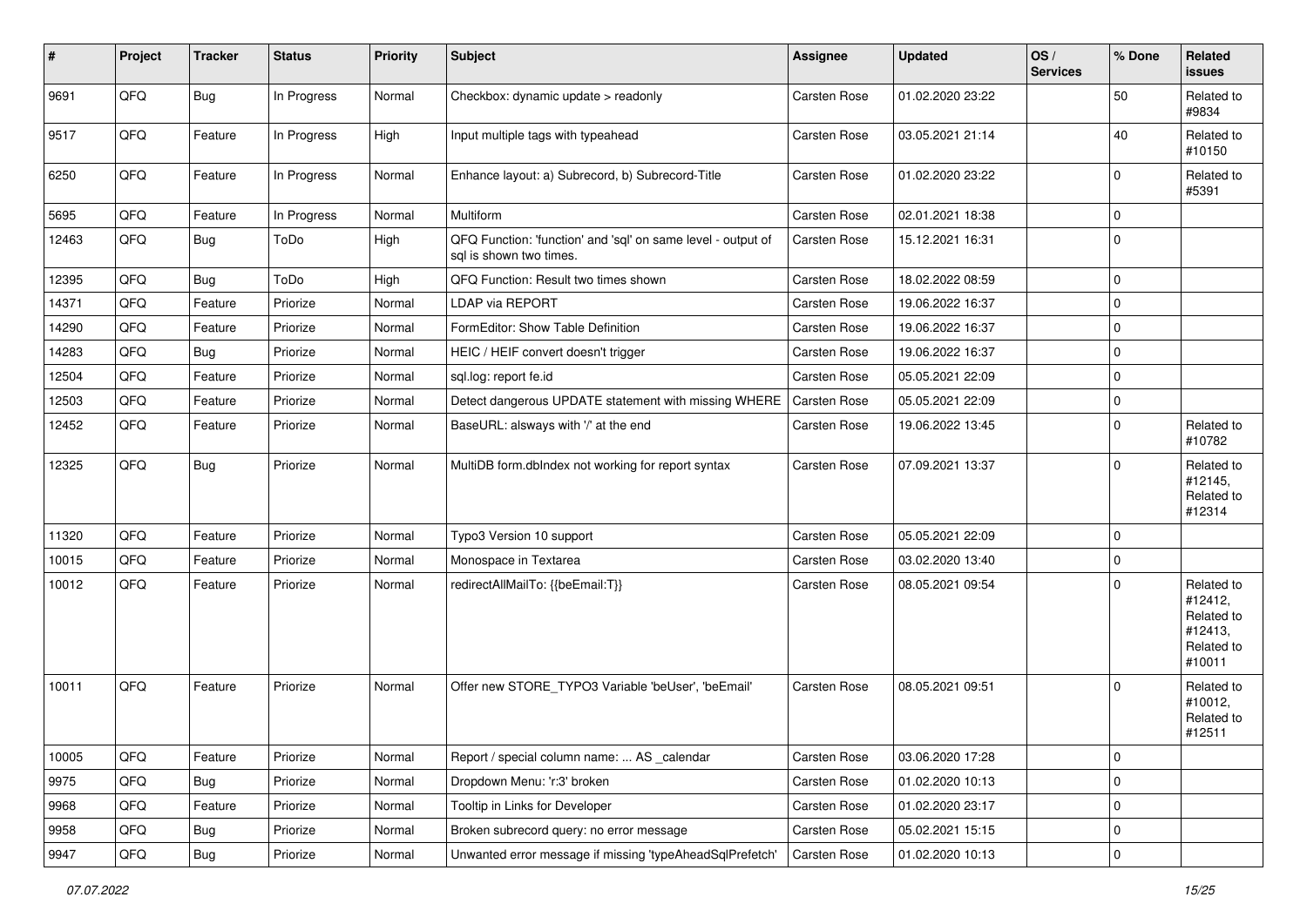| ∦    | Project | <b>Tracker</b> | <b>Status</b> | Priority | Subject                                                                                                  | Assignee            | <b>Updated</b>   | OS/<br><b>Services</b> | % Done      | Related<br><b>issues</b>                                                |
|------|---------|----------------|---------------|----------|----------------------------------------------------------------------------------------------------------|---------------------|------------------|------------------------|-------------|-------------------------------------------------------------------------|
| 9928 | QFQ     | Feature        | Priorize      | Normal   | SpecialColumnName: a) Deprecated: ' AS "_+tag " ', b)<br>New: ' AS "_ <tag1><tag2>"'</tag2></tag1>       | <b>Carsten Rose</b> | 01.02.2020 23:17 |                        | $\Omega$    | Related to<br>#9929                                                     |
| 9900 | QFQ     | Feature        | Priorize      | Normal   | Generic API Call: tt-content record >> JSON                                                              | Carsten Rose        | 01.02.2020 10:13 |                        | $\Omega$    |                                                                         |
| 9862 | QFQ     | Bug            | Priorize      | Normal   | Failed writing to sql mail qfq.log should throw an exception                                             | <b>Carsten Rose</b> | 01.02.2020 10:13 |                        | $\mathbf 0$ |                                                                         |
| 9834 | QFQ     | Bug            | Priorize      | Normal   | Input elements with tag 'disabled' are missing on<br>form-submit: server option 'processReadOnly' broken | Carsten Rose        | 07.12.2021 16:43 |                        | $\Omega$    | Related to<br>#9691,<br>Related to<br>#5305, Has<br>duplicate<br>#12331 |
| 9668 | QFQ     | Feature        | Priorize      | Normal   | Form.mode: rename 'hidden' to 'hide'                                                                     | Carsten Rose        | 05.05.2021 22:14 |                        | $\Omega$    | Related to<br>#6437                                                     |
| 9534 | QFQ     | Bug            | Priorize      | Urgent   | FE.type=upload: 'Unknown Mode: ID"                                                                       | Carsten Rose        | 03.05.2021 21:14 |                        | $\Omega$    | Related to<br>#9532                                                     |
| 9394 | QFQ     | Feature        | Priorize      | Normal   | REST: allow for non numerical ids in get requests                                                        | Carsten Rose        | 05.05.2021 22:10 |                        | $\Omega$    |                                                                         |
| 9346 | QFQ     | Feature        | Priorize      | Normal   | beforeSave: check if an upload is given                                                                  | Carsten Rose        | 11.06.2021 21:18 |                        | $\mathbf 0$ |                                                                         |
| 9173 | QFQ     | Bug            | Priorize      | Urgent   | Stale Record Lock: Firefox                                                                               | Carsten Rose        | 03.05.2021 21:14 |                        | $\mathbf 0$ | Related to<br>#9789                                                     |
| 9121 | QFQ     | Bug            | Priorize      | High     | sip links have r and __dbIndexData set                                                                   | Carsten Rose        | 12.06.2021 10:41 |                        | $\mathbf 0$ |                                                                         |
| 8963 | QFQ     | Feature        | Priorize      | Normal   | Setting values in a store: flexible way                                                                  | Carsten Rose        | 05.05.2021 22:10 |                        | $\Omega$    | Related to<br>#8975                                                     |
| 8585 | QFQ     | Feature        | Priorize      | Normal   | Enhance Error message for 'unknown form'                                                                 | Carsten Rose        | 01.02.2020 10:13 |                        | $\Omega$    |                                                                         |
| 8584 | QFQ     | Feature        | Priorize      | Normal   | FE 'Action' - never assign to Container (except Template<br>Group)                                       | Carsten Rose        | 01.02.2020 10:13 |                        | 0           |                                                                         |
| 8277 | QFQ     | Feature        | Priorize      | Normal   | fe.parameter.default=                                                                                    | Carsten Rose        | 01.02.2020 23:17 |                        | $\Omega$    | Related to<br>#8113                                                     |
| 8204 | QFQ     | Feature        | Priorize      | High     | Position 'required mark'                                                                                 | Carsten Rose        | 16.06.2021 13:44 |                        | $\mathbf 0$ |                                                                         |
| 8082 | QFQ     | Feature        | Priorize      | High     | Contact form without saving record                                                                       | Carsten Rose        | 07.12.2021 15:20 |                        | $\mathbf 0$ | Related to<br>#8587,<br><b>Blocks</b><br>#11850                         |
| 8044 | QFQ     | Feature        | Priorize      | Normal   | Transaction: a) Form, b) Report                                                                          | Carsten Rose        | 05.05.2021 22:14 |                        | $\Omega$    | Related to<br>#8043                                                     |
| 8037 | QFQ     | <b>Bug</b>     | Priorize      | Normal   | FE.type=upload (advanced mode): {{slaveld:V}} missing<br>during dynamic update                           | Carsten Rose        | 01.02.2020 10:13 |                        | $\mathbf 0$ |                                                                         |
| 8034 | QFQ     | Feature        | Priorize      | Normal   | FormElement 'data': 22.22.2222 should not be accepted                                                    | Carsten Rose        | 01.02.2020 10:13 |                        | $\mathbf 0$ |                                                                         |
| 7656 | QFQ     | Bug            | Priorize      | Normal   | FE with required, 'pattern' and 'extraButtonLock': always<br>complain about missing value                | Carsten Rose        | 01.02.2020 10:13 |                        | 0           |                                                                         |
| 7630 | QFQ     | Feature        | Priorize      | Normal   | detailed error message for simple upload                                                                 | Carsten Rose        | 01.02.2020 10:13 |                        | 0           |                                                                         |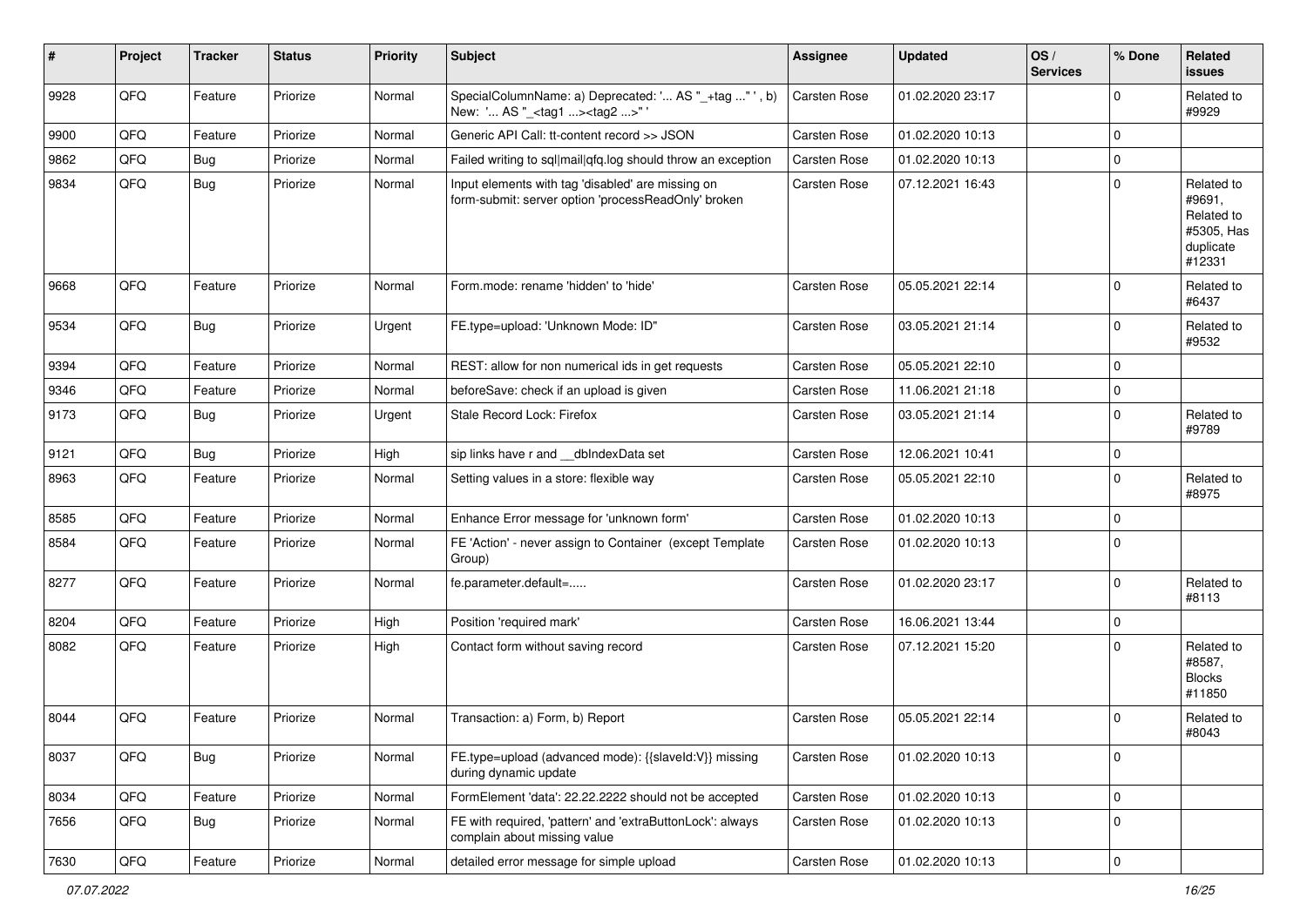| ∦     | Project | <b>Tracker</b> | <b>Status</b> | <b>Priority</b> | Subject                                                                               | <b>Assignee</b>     | <b>Updated</b>   | OS/<br><b>Services</b> | % Done      | Related<br>issues                                                      |
|-------|---------|----------------|---------------|-----------------|---------------------------------------------------------------------------------------|---------------------|------------------|------------------------|-------------|------------------------------------------------------------------------|
| 7616  | QFQ     | Bug            | Priorize      | Normal          | Selectlist with Enum & Dynamic Update                                                 | Carsten Rose        | 01.02.2020 10:13 |                        | $\Omega$    |                                                                        |
| 7522  | QFQ     | Feature        | Priorize      | Normal          | Inserting default index.html to folder (Avoid Apache<br>Indexing)                     | <b>Carsten Rose</b> | 01.02.2020 10:13 |                        | $\Omega$    |                                                                        |
| 7290  | QFQ     | Feature        | Priorize      | Normal          | FormEditor: title as textarea if LEN(title)>60                                        | <b>Carsten Rose</b> | 01.02.2020 10:13 |                        | $\mathbf 0$ | Blocked by<br>#7682                                                    |
| 7217  | QFQ     | Feature        | Priorize      | Normal          | Download: notice User if `_sip=?` is missing                                          | Carsten Rose        | 01.02.2020 10:13 |                        | $\mathbf 0$ |                                                                        |
| 6998  | QFQ     | Feature        | Priorize      | Normal          | Form: with debug=on show column information as tooltip of<br>column label             | <b>Carsten Rose</b> | 01.02.2020 10:13 |                        | 0           |                                                                        |
| 6574  | QFQ     | Bug            | Priorize      | Normal          | qfq.log: Fehlermeldung wurde angezeigt, aber nicht geloggt                            | Carsten Rose        | 01.02.2020 10:13 |                        | 0           |                                                                        |
| 6116  | QFQ     | Bug            | Priorize      | High            | value of checkbox not saved                                                           | Carsten Rose        | 07.12.2021 17:19 |                        | 0           |                                                                        |
| 5942  | QFQ     | Feature        | Priorize      | Normal          | 'L' and 'type': append to links, generate via '_link' by using<br>'u:' .              | <b>Carsten Rose</b> | 01.02.2020 10:13 |                        | $\Omega$    |                                                                        |
| 3867  | QFQ     | Feature        | Priorize      | Normal          | Readonly Formular: Template Groups add/delete<br>ausbeldnen                           | Carsten Rose        | 05.05.2021 22:12 |                        | $\Omega$    |                                                                        |
| 3782  | QFQ     | Bug            | Priorize      | Normal          | Bei fehlerhafter Eingabe (z.B. Datum) sollte das erwartete<br>Format angezeigt werden | Carsten Rose        | 01.02.2020 10:13 |                        | $\Omega$    |                                                                        |
| 14464 | QFQ     | Support        | New           | Normal          | Exception: Missing button to edit FormElement with broken<br>sqlValidate / beforeLoad | Carsten Rose        | 04.07.2022 00:13 |                        | 0           |                                                                        |
| 14305 | QFQ     | Bug            | New           | Normal          | Inline Report editing does not create history entries                                 | Carsten Rose        | 10.06.2022 11:55 |                        | $\Omega$    |                                                                        |
| 14304 | QFQ     | Bug            | <b>New</b>    | Normal          | table sorter view safer does not work                                                 | <b>Carsten Rose</b> | 10.06.2022 11:49 |                        | $\Omega$    |                                                                        |
| 14233 | QFQ     | Bug            | New           | Normal          | AS link: question - HTML is not rendered                                              | Carsten Rose        | 28.05.2022 11:02 |                        | $\Omega$    |                                                                        |
| 14187 | QFQ     | Feature        | New           | High            | gfg.log: show current URL                                                             | <b>Carsten Rose</b> | 28.05.2022 11:02 |                        | $\Omega$    | Related to<br>#13933,<br>Related to<br>#12532,<br>Related to<br>#11893 |
| 14091 | QFQ     | <b>Bug</b>     | <b>New</b>    | Normal          | inconsistent template path for twig                                                   | Carsten Rose        | 19.04.2022 18:36 |                        | $\Omega$    |                                                                        |
| 14090 | QFQ     | Feature        | New           | Normal          | Nützliche _script funktionen                                                          | <b>Carsten Rose</b> | 28.05.2022 11:03 |                        | 0           |                                                                        |
| 14077 | QFQ     | Bug            | <b>New</b>    | Normal          | As _link: Attribute 'class' missing by r:1 and r:3 - but should<br>set                | <b>Carsten Rose</b> | 28.05.2022 11:02 |                        | $\Omega$    | Related to<br>#5342,<br>Related to<br>#4343                            |
| 13843 | QFQ     | Feature        | <b>New</b>    | Normal          | Create JWT via QFQ                                                                    | <b>Carsten Rose</b> | 19.03.2022 17:42 |                        | 0           |                                                                        |
| 13841 | QFQ     | Feature        | New           | Normal          | Create PDF via iText - evaluate                                                       | Carsten Rose        | 19.03.2022 17:42 |                        | 0           |                                                                        |
| 13706 | QFQ     | Bug            | New           | Normal          | Wrong CheckType in FieldElement LastStatus of Form Cron                               | <b>Carsten Rose</b> | 21.01.2022 18:20 |                        | 0           |                                                                        |
| 13700 | QFQ     | Feature        | New           | Normal          | Redesign qfq.io Seite                                                                 | Carsten Rose        | 19.03.2022 17:43 |                        | 0           |                                                                        |
| 13659 | QFQ     | Bug            | New           | Normal          | wrong sanitize class applied to R-store                                               | Carsten Rose        | 15.01.2022 14:23 |                        | $\mathbf 0$ |                                                                        |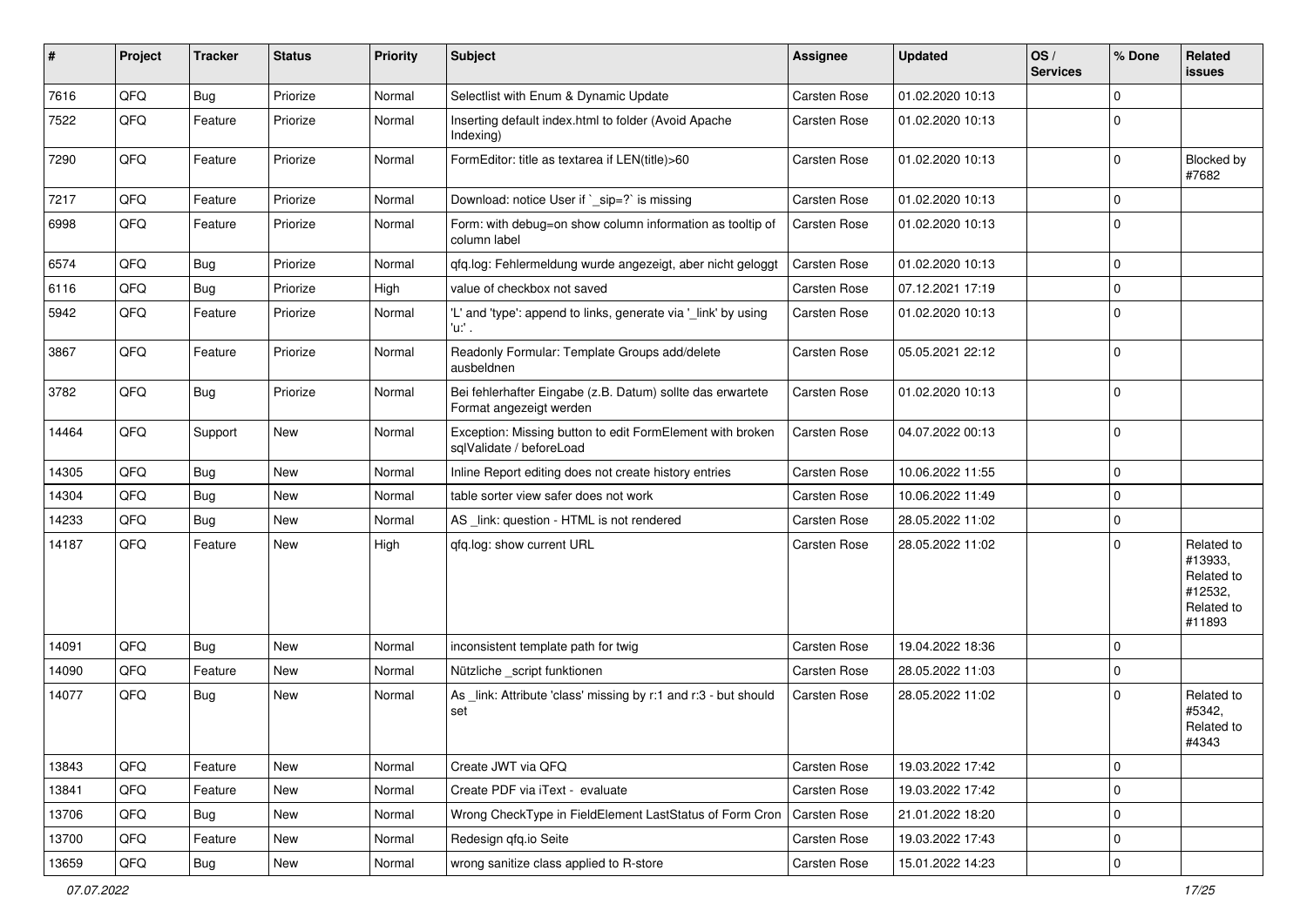| #     | Project | <b>Tracker</b> | <b>Status</b> | <b>Priority</b> | <b>Subject</b>                                                                                                                                      | <b>Assignee</b>     | <b>Updated</b>   | OS/<br><b>Services</b> | % Done         | Related<br>issues                             |
|-------|---------|----------------|---------------|-----------------|-----------------------------------------------------------------------------------------------------------------------------------------------------|---------------------|------------------|------------------------|----------------|-----------------------------------------------|
| 13592 | QFQ     | <b>Bug</b>     | <b>New</b>    | Normal          | QFQ Build Queue: das vergeben von Tags klappt nicht. Es<br>werden keine Releases gebaut.                                                            | <b>Carsten Rose</b> | 19.03.2022 17:45 |                        | $\Omega$       |                                               |
| 13467 | QFQ     | Feature        | New           | Normal          | ChangeLog Generator                                                                                                                                 | <b>Carsten Rose</b> | 19.03.2022 17:46 |                        | $\Omega$       | Related to<br>#11460                          |
| 13460 | QFQ     | Bug            | <b>New</b>    | Normal          | Doc: Password set/reset  password should not processed<br>with 'html encode'                                                                        | <b>Carsten Rose</b> | 19.03.2022 17:46 |                        | $\Omega$       |                                               |
| 13451 | QFQ     | Bug            | New           | Normal          | Character Counter / Max Character: Problem in Safari                                                                                                | <b>Carsten Rose</b> | 15.04.2022 17:18 |                        | $\mathbf 0$    |                                               |
| 13354 | QFQ     | Feature        | New           | Normal          | Using Websocket in QFQ                                                                                                                              | <b>Carsten Rose</b> | 05.07.2022 16:26 |                        | $\Omega$       | Related to<br>#11076                          |
| 13332 | QFQ     | Bug            | New           | Normal          | Multi Form: Required Felder werden visuell nicht markiert.                                                                                          | <b>Carsten Rose</b> | 19.03.2022 17:47 |                        | $\Omega$       |                                               |
| 13331 | QFQ     | Bug            | New           | Normal          | Multi Form: Clear Icon misplaced                                                                                                                    | <b>Carsten Rose</b> | 19.03.2022 17:47 |                        | $\Omega$       |                                               |
| 12974 | QFQ     | Bug            | <b>New</b>    | High            | Sanitize Queries in Action-Elements                                                                                                                 | <b>Carsten Rose</b> | 07.12.2021 17:19 |                        | $\Omega$       |                                               |
| 12716 | QFQ     | Bug            | <b>New</b>    | Normal          | template group: Pattern only applied to first instance                                                                                              | <b>Carsten Rose</b> | 19.03.2022 17:47 |                        | $\mathbf 0$    |                                               |
| 12714 | QFQ     | Bug            | New           | Normal          | Conversion of GIF to PDF broken when GIF contains Alpha.                                                                                            | <b>Carsten Rose</b> | 19.03.2022 17:49 |                        | $\Omega$       |                                               |
| 12702 | QFQ     | Bug            | New           | High            | templateGroup: broken in multiDb Setup                                                                                                              | <b>Carsten Rose</b> | 14.12.2021 16:02 |                        | $\Omega$       |                                               |
| 12679 | QFQ     | Feature        | New           | Normal          | tablesorter: custom column width                                                                                                                    | <b>Carsten Rose</b> | 16.06.2021 11:10 |                        | $\Omega$       |                                               |
| 12670 | QFQ     | Bug            | New           | High            | Dropdown-Menu classes können nicht mehr angegeben<br>werden                                                                                         | <b>Carsten Rose</b> | 07.12.2021 17:19 |                        | $\Omega$       |                                               |
| 12664 | QFQ     | Feature        | New           | Normal          | TinyMCE: report/remove malicous HTML/JS Code                                                                                                        | <b>Carsten Rose</b> | 19.03.2022 17:47 |                        | $\Omega$       | Related to<br>#14320                          |
| 12632 | QFQ     | Feature        | New           | Normal          | TinyMCE: Prepare CSS classes for images                                                                                                             | <b>Carsten Rose</b> | 04.06.2021 14:35 |                        | 100            | Blocked by<br>#12186                          |
| 12603 | QFQ     | Feature        | New           | Normal          | Dropdown (Select), Radio, checkbox:<br>itemListAlways={{!SELECT key, value}}                                                                        | <b>Carsten Rose</b> | 19.03.2022 17:47 |                        | $\Omega$       |                                               |
| 12581 | QFQ     | Bug            | New           | Normal          | Form.forward=close: Record 'new' in new browser tab ><br>save (& close) >> Form is not reloaded with new created<br>record id and stays in mode=new | <b>Carsten Rose</b> | 19.03.2022 17:48 |                        | $\overline{0}$ |                                               |
| 12545 | QFQ     | Bug            | New           | Urgent          | sql.log not created / updated                                                                                                                       | <b>Carsten Rose</b> | 14.12.2021 16:02 |                        | $\Omega$       |                                               |
| 12544 | QFQ     | Feature        | New           | High            | a) ' AS _link' new also as ' AS _format', b) sortierung via<br>'display: none;', c) '_format' benoeitgt nicht zwingend<br>u/U/p/m/z/d               | <b>Carsten Rose</b> | 14.12.2021 16:03 |                        | 0 I            |                                               |
| 12532 | QFQ     | Feature        | New           | High            | SIP-Parameter bei Seitenaufruf in Browser-Console<br>anzeigen                                                                                       | Carsten Rose        | 07.12.2021 17:19 |                        | 0              | Related to<br>#11893,<br>Related to<br>#14187 |
| 12520 | QFQ     | <b>Bug</b>     | New           | Normal          | Switch FE User: still active even FE User session expired                                                                                           | Carsten Rose        | 19.03.2022 17:48 |                        | 0              |                                               |
| 12513 | QFQ     | Bug            | New           | High            | Implement server side check of maxlength                                                                                                            | <b>Carsten Rose</b> | 07.12.2021 17:19 |                        | 0              |                                               |
| 12512 | QFQ     | Bug            | New           | Normal          | Some MySQL Installation can't use 'stored procedures'                                                                                               | Carsten Rose        | 19.03.2022 17:48 |                        | $\mathbf 0$    |                                               |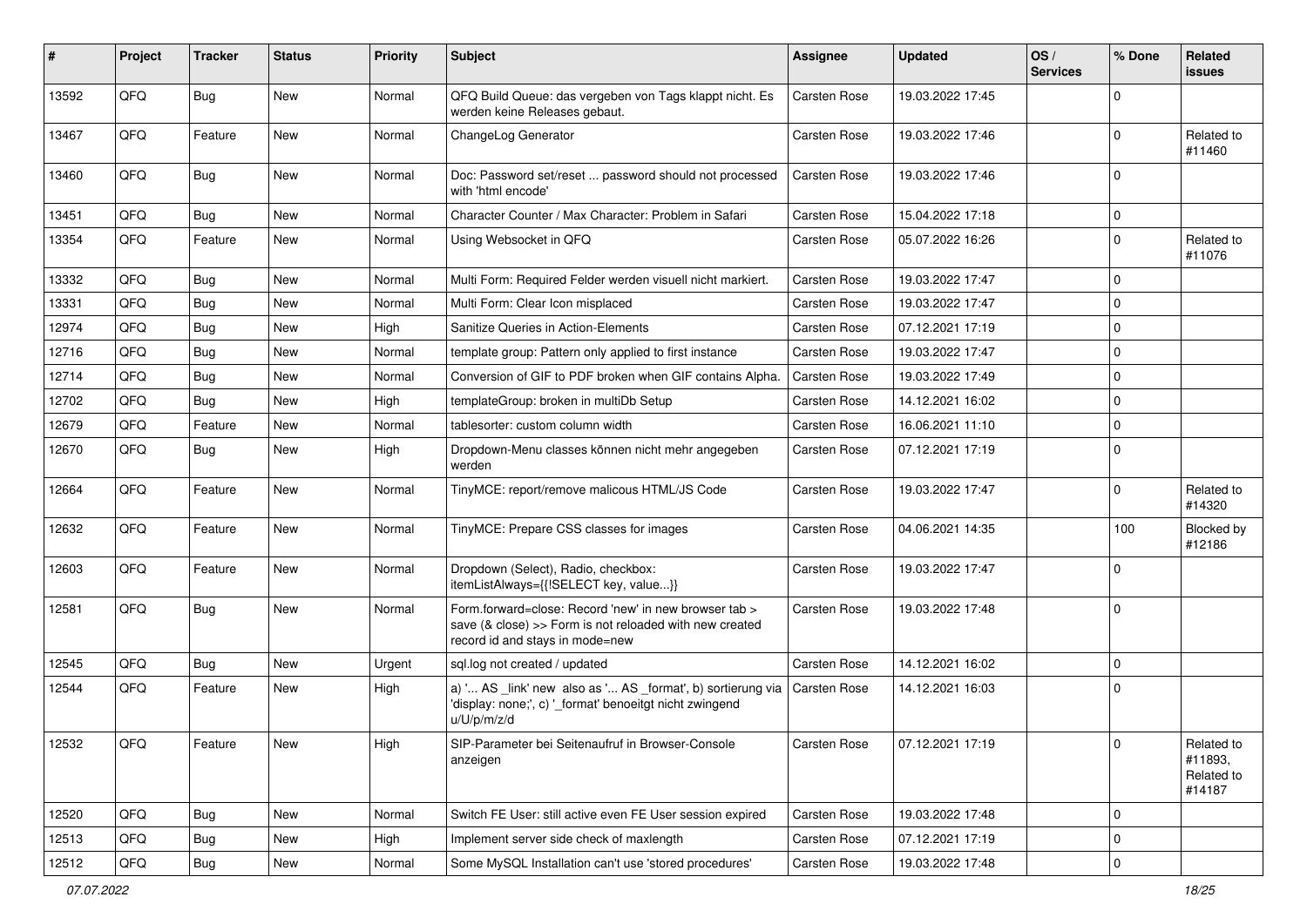| #     | Project | <b>Tracker</b> | <b>Status</b> | <b>Priority</b> | <b>Subject</b>                                                                                                      | <b>Assignee</b>     | <b>Updated</b>   | OS/<br><b>Services</b> | % Done      | Related<br><b>issues</b>                      |
|-------|---------|----------------|---------------|-----------------|---------------------------------------------------------------------------------------------------------------------|---------------------|------------------|------------------------|-------------|-----------------------------------------------|
| 12480 | QFQ     | Feature        | New           | Normal          | If QFQ upgrade is running, block further request                                                                    | Carsten Rose        | 03.05.2021 20:45 |                        | $\Omega$    |                                               |
| 12477 | QFQ     | Feature        | New           | Normal          | Support for refactoring: Form, FormElement, diverse<br>Tabellen/Spalten, tt-content Records                         | <b>Carsten Rose</b> | 03.05.2021 20:45 |                        | $\Omega$    |                                               |
| 12474 | QFQ     | Feature        | New           | Normal          | Check BaseConfigURL if it is given and the the last char is '/                                                      | <b>Carsten Rose</b> | 03.05.2021 20:45 |                        | $\mathbf 0$ |                                               |
| 12468 | QFQ     | Bug            | New           | Urgent          | Form: update Form.title after save                                                                                  | <b>Carsten Rose</b> | 03.05.2021 21:12 |                        | 0           |                                               |
| 12465 | QFQ     | Feature        | New           | Normal          | QFQ Function: use in FE to fill StoreRecord                                                                         | <b>Carsten Rose</b> | 05.05.2021 21:58 |                        | $\mathbf 0$ |                                               |
| 12413 | QFQ     | Feature        | New           | Normal          | STORE_TYPO3: enhance for {{be_users.email:T}},<br>{{fe users.email:T}}                                              | <b>Carsten Rose</b> | 03.05.2021 20:45 |                        | $\Omega$    | Related to<br>#12412,<br>Related to<br>#10012 |
| 12412 | QFQ     | Feature        | New           | Normal          | Action/Escape qualifier 'e' (empty), '0': if given, an empty<br>string (or '0') will be treated as 'not found'      | <b>Carsten Rose</b> | 08.05.2021 09:40 |                        |             | Related to<br>#12413,<br>Related to<br>#10012 |
| 12400 | QFQ     | Feature        | New           | Normal          | Tutorial ist in QFQ Doku, Wird in der Suche gefunden, es<br>gibt aber kein Menupunkt - Inhalt ueberpruefen          | <b>Carsten Rose</b> | 03.05.2021 20:45 |                        | $\mathbf 0$ |                                               |
| 12330 | QFQ     | Feature        | New           | Normal          | Copy to input field / text area / TinyMCE                                                                           | <b>Carsten Rose</b> | 07.04.2021 09:01 |                        | $\mathbf 0$ |                                               |
| 12327 | QFQ     | Bug            | New           | Normal          | Copy to clipboard: Glyphicon can not be changed                                                                     | <b>Carsten Rose</b> | 27.12.2021 17:59 |                        | $\Omega$    |                                               |
| 12269 | QFQ     | Feature        | New           | Normal          | 2FA - Login                                                                                                         | <b>Carsten Rose</b> | 03.05.2021 20:45 |                        | $\Omega$    |                                               |
| 12187 | QFQ     | Bug            | New           | Normal          | Trigger FormAsFile() via Report: probably problem with multi   Carsten Rose<br>DB setup                             |                     | 20.03.2021 21:20 |                        | $\mathbf 0$ |                                               |
| 12186 | QFQ     | Feature        | New           | High            | TinyMCE Config für Objekte                                                                                          | <b>Carsten Rose</b> | 07.12.2021 17:19 |                        | $\Omega$    | <b>Blocks</b><br>#12632                       |
| 12163 | QFQ     | Feature        | New           | Normal          | Checkbox: table wrap                                                                                                | <b>Carsten Rose</b> | 03.05.2021 20:51 |                        | $\mathbf 0$ |                                               |
| 12162 | QFQ     | Feature        | New           | Normal          | FE.type=sendmail: personalized mailing (several mails) via<br>template                                              | Carsten Rose        | 03.05.2021 20:45 |                        | $\Omega$    |                                               |
| 12146 | QFQ     | Feature        | New           | Normal          | Autocron Job: Anzeigen wann der naechste Job ausgefuehrt   Carsten Rose<br>wird, resp das er nicht ausgefuehrt wird |                     | 15.03.2021 15:23 |                        | $\Omega$    |                                               |
| 12133 | QFQ     | Bug            | <b>New</b>    | Normal          | NPM, phpSpreadSheet aktualisieren                                                                                   | <b>Carsten Rose</b> | 15.03.2021 09:04 |                        | $\mathbf 0$ |                                               |
| 12119 | QFQ     | Feature        | New           | Normal          | AS paged: error message missing if there ist no 'r'<br>argument.                                                    | <b>Carsten Rose</b> | 03.05.2021 20:51 |                        | $\Omega$    |                                               |
| 12109 | QFQ     | Feature        | New           | Normal          | Donwload Link: Plain, SIP, Persistent Link, Peristent SIP -<br>new notation                                         | Carsten Rose        | 03.05.2021 20:45 |                        | $\mathbf 0$ | Related to<br>#12085                          |
| 12045 | QFQ     | <b>Bug</b>     | New           | Normal          | templateGroup afterSave FE: Aufruf ohne<br>sglHonorFormElements funktioniert nicht                                  | <b>Carsten Rose</b> | 18.02.2021 16:33 |                        | $\mathbf 0$ |                                               |
| 12040 | QFQ     | <b>Bug</b>     | New           | Normal          | FE Mode 'hidden' für zwei FEs auf einer Zeile                                                                       | Carsten Rose        | 18.02.2021 10:13 |                        | $\mathbf 0$ |                                               |
| 12024 | QFQ     | Feature        | New           | Normal          | Excel Export: text columns by default decode<br>htmlspeciachar()                                                    | Carsten Rose        | 17.02.2021 23:55 |                        | $\mathbf 0$ | Related to<br>#12022                          |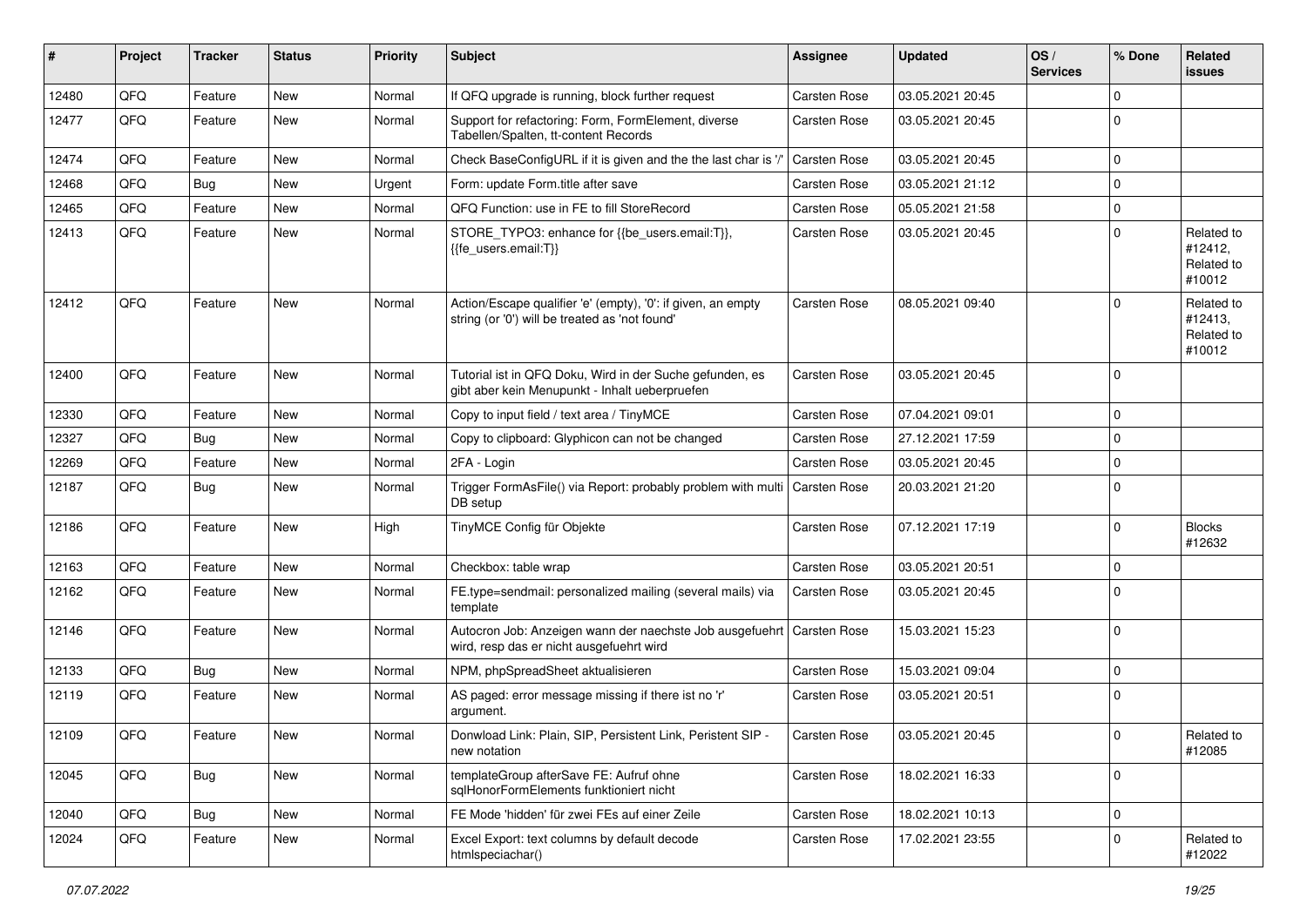| #     | Project | <b>Tracker</b> | <b>Status</b> | <b>Priority</b> | Subject                                                                                              | Assignee                                               | <b>Updated</b>   | OS/<br><b>Services</b> | % Done      | Related<br><b>issues</b>                      |                      |
|-------|---------|----------------|---------------|-----------------|------------------------------------------------------------------------------------------------------|--------------------------------------------------------|------------------|------------------------|-------------|-----------------------------------------------|----------------------|
| 12023 | QFQ     | Feature        | <b>New</b>    | Normal          | MySQL Stored Precdure: QDECODESPECIALCHAR()                                                          | Carsten Rose                                           | 16.02.2021 11:16 |                        | $\mathbf 0$ | Related to<br>#12022                          |                      |
| 11955 | QFQ     | Feature        | New           | Normal          | subrecord: new title option to set <th> attributes - e.g. to<br/>customize tablesorter options.</th> | attributes - e.g. to<br>customize tablesorter options. | Carsten Rose     | 03.05.2021 20:47       |             | $\mathbf 0$                                   | Related to<br>#11775 |
| 11893 | QFQ     | Feature        | <b>New</b>    | High            | Broken SIP: a) only report one time, b) only report in main<br>column                                | Carsten Rose                                           | 12.05.2021 12:13 |                        | $\mathbf 0$ | Related to<br>#12532,<br>Related to<br>#14187 |                      |
| 11775 | QFQ     | Feature        | <b>New</b>    | Normal          | Subrecord Tooltip pro Feld                                                                           | Carsten Rose                                           | 18.12.2020 15:22 |                        | $\mathbf 0$ | Related to<br>#11955                          |                      |
| 11752 | QFQ     | Bug            | <b>New</b>    | Normal          | checkbox renders multiple input elements with same name                                              | Carsten Rose                                           | 17.12.2020 14:58 |                        | $\mathbf 0$ | Related to<br>#11750                          |                      |
| 11747 | QFQ     | Feature        | <b>New</b>    | Normal          | Maintenance Page with Redirect                                                                       | Carsten Rose                                           | 03.05.2021 20:47 |                        | $\mathbf 0$ | Related to<br>#11741                          |                      |
| 11702 | QFQ     | Feature        | <b>New</b>    | Normal          | HTML Special Char makes no sense for 'allbut' if '&' is<br>forbidden                                 | Carsten Rose                                           | 07.12.2021 16:35 |                        | $\mathbf 0$ | Related to<br>#5112,<br>Related to<br>#14320  |                      |
| 11695 | QFQ     | Bug            | <b>New</b>    | Normal          | MultiForm required FE Error                                                                          | <b>Carsten Rose</b>                                    | 04.12.2020 13:34 |                        | $\mathbf 0$ |                                               |                      |
| 11668 | QFQ     | Bug            | <b>New</b>    | Normal          | Play function.sql - problem with mysql                                                               | Carsten Rose                                           | 03.05.2021 20:48 |                        | $\mathbf 0$ |                                               |                      |
| 11667 | QFQ     | Bug            | <b>New</b>    | Normal          | MySQL mariadb-server-10.3: Incorrect datetime value                                                  | Carsten Rose                                           | 03.05.2021 20:48 |                        | $\mathbf 0$ |                                               |                      |
| 11523 | QFQ     | Feature        | New           | Normal          | Mit dynamic Update erkennen, ob Upload gemacht wurde                                                 | Carsten Rose                                           | 13.11.2020 15:07 |                        | $\mathbf 0$ | Related to<br>#9533                           |                      |
| 11516 | QFQ     | Feature        | <b>New</b>    | Normal          | Multi Page Form (Previous/Next Buttons)                                                              | Carsten Rose                                           | 16.03.2021 17:52 |                        | $\mathbf 0$ |                                               |                      |
| 11504 | QFQ     | Feature        | New           | Normal          | Dynamic Update: Button text update for 'Save',' Close' &<br>'Delete'                                 | Carsten Rose                                           | 12.11.2020 23:44 |                        | $\mathbf 0$ |                                               |                      |
| 11460 | QFQ     | Feature        | <b>New</b>    | Normal          | Easier creation of changelog: gitchangelog                                                           | <b>Carsten Rose</b>                                    | 12.06.2021 10:20 |                        | $\mathbf 0$ | Related to<br>#13467                          |                      |
| 11239 | QFQ     | Bug            | <b>New</b>    | Normal          | Radiobutton (plain): horizontales Rendern abhängig vom<br>Datentyp in der Datenbank                  | Carsten Rose                                           | 30.09.2020 18:37 |                        | $\mathbf 0$ |                                               |                      |
| 11080 | QFQ     | Feature        | <b>New</b>    | Normal          | Send MQTT messages                                                                                   | Carsten Rose                                           | 29.08.2020 19:49 |                        | $\mathbf 0$ |                                               |                      |
| 10996 | QFQ     | Feature        | New           | Normal          | Download video via sip: no seek                                                                      | Carsten Rose                                           | 12.08.2020 14:18 |                        | $\mathsf 0$ |                                               |                      |
| 10979 | QFQ     | Feature        | New           | Normal          | Ajax Calls an API - dataReport                                                                       | Carsten Rose                                           | 11.05.2022 12:15 |                        | $\pmb{0}$   |                                               |                      |
| 10976 | QFQ     | Feature        | New           | Normal          | Excel Export Verbesserungen                                                                          | Carsten Rose                                           | 06.08.2020 10:56 |                        | $\mathbf 0$ |                                               |                      |
| 10937 | QFQ     | <b>Bug</b>     | New           | Normal          | Fehler mit abhängigen Select- Feldern beim Positionieren                                             | Carsten Rose                                           | 12.11.2020 23:45 |                        | $\mathsf 0$ |                                               |                      |
| 10819 | QFQ     | Feature        | New           | Normal          | Persistent SIP - second try                                                                          | Carsten Rose                                           | 29.06.2020 23:02 |                        | $\mathbf 0$ | Related to<br>#6261                           |                      |
| 10714 | QFG     | Feature        | New           | Normal          | multi Table Form                                                                                     | Carsten Rose                                           | 16.03.2021 18:44 |                        | $\mathsf 0$ |                                               |                      |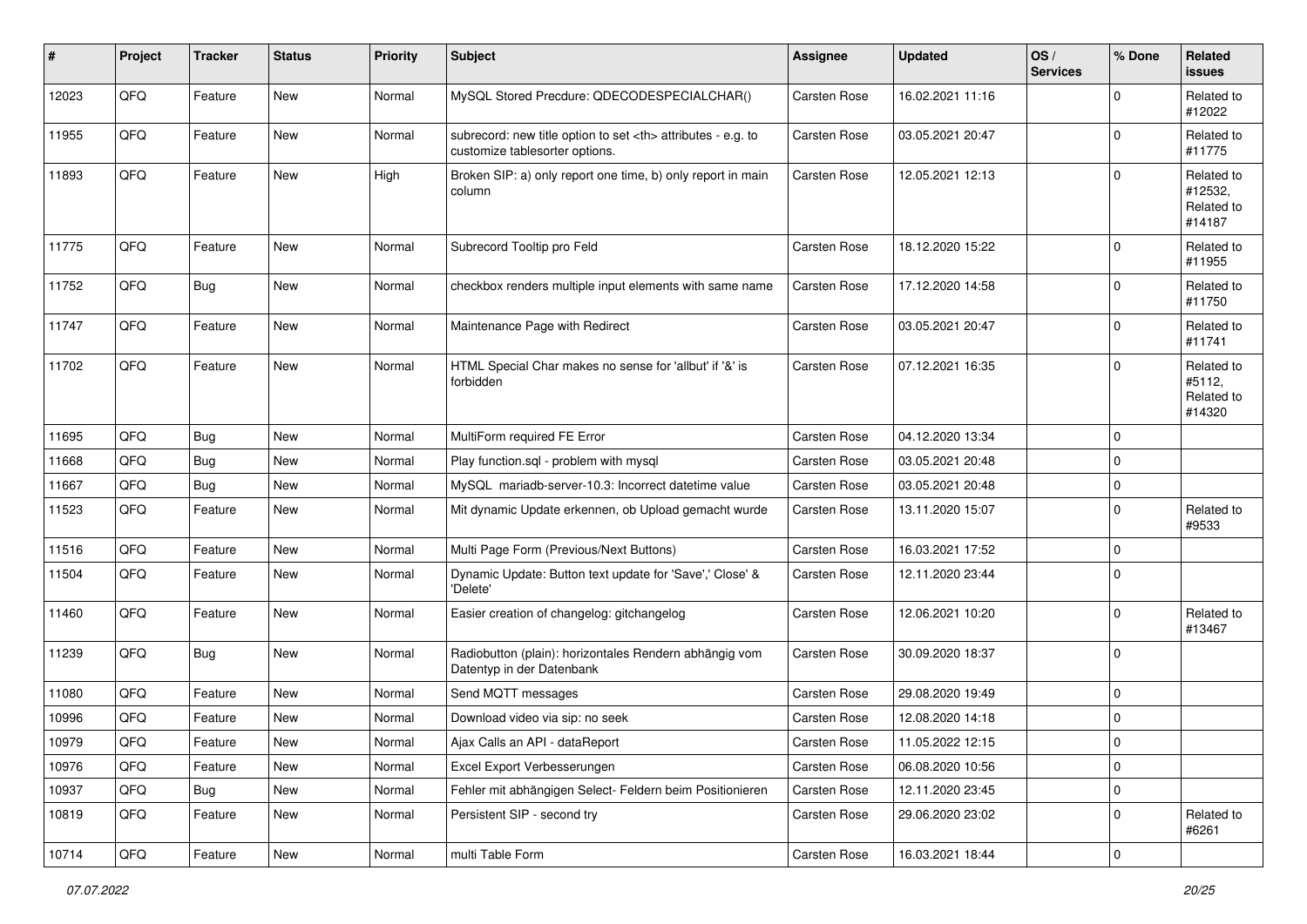| #     | Project | <b>Tracker</b> | <b>Status</b> | <b>Priority</b> | <b>Subject</b>                                                                                                                        | Assignee            | <b>Updated</b>   | OS/<br><b>Services</b> | % Done      | Related<br><b>issues</b>                                             |
|-------|---------|----------------|---------------|-----------------|---------------------------------------------------------------------------------------------------------------------------------------|---------------------|------------------|------------------------|-------------|----------------------------------------------------------------------|
| 10704 | QFQ     | <b>Bug</b>     | New           | Normal          | wkhtml problem rendering fullCalendar.js / fabric.js >><br>successor: puppeteer                                                       | <b>Carsten Rose</b> | 12.11.2020 23:45 |                        | $\Omega$    | Related to<br>#5024,<br>Related to<br>#4650,<br>Related to<br>#10715 |
| 10658 | QFQ     | Bug            | New           | Normal          | processReadOnly broken                                                                                                                | <b>Carsten Rose</b> | 27.05.2020 17:55 |                        | $\mathbf 0$ |                                                                      |
| 10640 | QFQ     | Bug            | New           | High            | TypeAhead Tag: FE editierbar trotz readOnly                                                                                           | Carsten Rose        | 03.05.2021 21:12 |                        | $\Omega$    | Related to<br>#7795                                                  |
| 10593 | QFQ     | Feature        | New           | Normal          | label2: text behind input element                                                                                                     | <b>Carsten Rose</b> | 16.05.2020 10:57 |                        | $\mathbf 0$ |                                                                      |
| 10588 | QFQ     | Bug            | New           | Normal          | typeahed Tag: Doku anpassen                                                                                                           | <b>Carsten Rose</b> | 12.11.2020 23:45 |                        | $\Omega$    |                                                                      |
| 10508 | QFQ     | Bug            | New           | High            | Multi Form broken on Multi DB Instance                                                                                                | <b>Carsten Rose</b> | 03.05.2021 21:12 |                        | 0           |                                                                      |
| 10506 | QFQ     | Bug            | New           | High            | Template Group broken on MultiDB instance                                                                                             | <b>Carsten Rose</b> | 03.05.2021 21:12 |                        | $\mathbf 0$ | Related to<br>#10505                                                 |
| 10322 | QFQ     | <b>Bug</b>     | New           | Normal          | FormElement / Radio: missing column 'enum' >> FE not<br>reported                                                                      | Carsten Rose        | 07.05.2020 09:37 |                        | $\Omega$    |                                                                      |
| 10119 | QFQ     | Feature        | New           | Normal          | Dropdown (selectlist) & TypeAhead: format and catagorize<br>list                                                                      | <b>Carsten Rose</b> | 07.05.2020 09:36 |                        | l 0         |                                                                      |
| 10115 | QFQ     | Feature        | New           | Normal          | TypeAhead: static list                                                                                                                | Carsten Rose        | 26.02.2020 16:42 |                        | 100         |                                                                      |
| 10082 | QFQ     | Bug            | New           | Normal          | FE.type=SELECT - 'sanatize' Class                                                                                                     | <b>Carsten Rose</b> | 07.05.2020 09:36 |                        | $\Omega$    | Related to<br>#10081                                                 |
| 10081 | QFQ     | Bug            | New           | High            | Stale record lock after 'forbidden' character                                                                                         | <b>Carsten Rose</b> | 03.05.2021 21:12 |                        | $\Omega$    | Related to<br>#10082,<br>Related to<br>#9789                         |
| 10080 | QFQ     | Feature        | New           | Normal          | Popup on 'save' / 'close': configure dialog (answer<br>yes/no/cancle/)                                                                | <b>Carsten Rose</b> | 28.03.2021 20:52 |                        | $\Omega$    | Is duplicate<br>of #12262                                            |
| 10014 | QFQ     | Feature        | New           | Normal          | Manual.rst: describe behaviour and process order of<br>fillStoreVar, slaveId, sqlBefore,                                              | Carsten Rose        | 01.02.2020 22:31 |                        | l O         |                                                                      |
| 9983  | QFQ     | Feature        | New           | Normal          | Report Notation: new keyword 'range'                                                                                                  | <b>Carsten Rose</b> | 01.02.2020 15:55 |                        | $\Omega$    |                                                                      |
| 9927  | QFQ     | Feature        | New           | Normal          | QFQ Update: a) Update nur machen wenn BE User<br>eingeloggt ist., b) Bei Fehler genaue Meldung welcher<br>Updateschritt Probleme hat. | Carsten Rose        | 22.01.2020 12:59 |                        | l 0         |                                                                      |
| 9811  | QFQ     | Feature        | New           | Normal          | Report: tag every n'th row                                                                                                            | Carsten Rose        | 01.02.2020 23:22 |                        | 0           |                                                                      |
| 9783  | QFQ     | Bug            | New           | Normal          | Email with special characters                                                                                                         | Carsten Rose        | 01.02.2020 23:22 |                        | 0           |                                                                      |
| 9781  | QFQ     | Feature        | New           | Normal          | Button: CSS class to make buttons smaller                                                                                             | Carsten Rose        | 01.02.2020 23:22 |                        | $\mathbf 0$ |                                                                      |
| 9777  | QFQ     | Feature        | New           | Normal          | Logging QFQ Variables                                                                                                                 | Carsten Rose        | 16.12.2019 17:17 |                        | $\mathbf 0$ |                                                                      |
| 9773  | QFQ     | Bug            | New           | Normal          | form.parameter.formModeGlobal=requiredOff                                                                                             | Carsten Rose        | 01.02.2020 15:56 |                        | $\mathbf 0$ |                                                                      |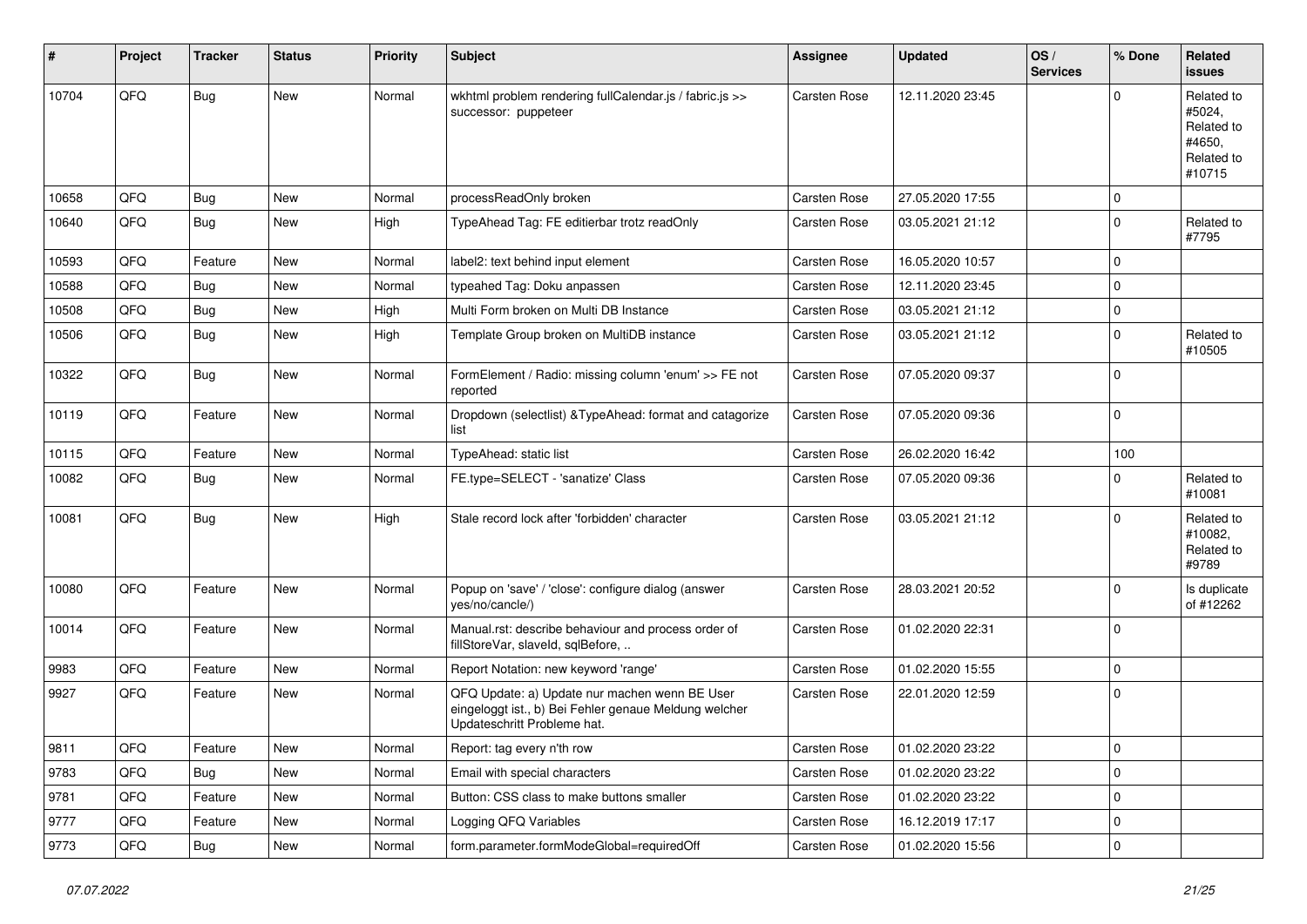| #    | Project | <b>Tracker</b> | <b>Status</b> | <b>Priority</b> | <b>Subject</b>                                                                  | <b>Assignee</b>     | <b>Updated</b>   | OS/<br><b>Services</b> | % Done      | Related<br><b>issues</b>                                             |
|------|---------|----------------|---------------|-----------------|---------------------------------------------------------------------------------|---------------------|------------------|------------------------|-------------|----------------------------------------------------------------------|
| 9707 | QFQ     | Feature        | <b>New</b>    | Normal          | SIP security: encode pageld and check pageld on decode                          | Carsten Rose        | 01.02.2020 23:22 |                        | $\Omega$    |                                                                      |
| 9706 | QFQ     | Feature        | <b>New</b>    | Normal          | Multi File Upload (hidden template group)                                       | Carsten Rose        | 01.02.2020 23:22 |                        | $\mathbf 0$ | Related to<br>#7521,<br>Related to<br>#5562,<br>Related to<br>#13330 |
| 9602 | QFQ     | Feature        | <b>New</b>    | Normal          | Form definition as JSON                                                         | Carsten Rose        | 01.02.2020 23:21 |                        | $\Omega$    | Related to<br>#9600                                                  |
| 9537 | QFQ     | Feature        | <b>New</b>    | Normal          | FormEditor: Edit fieldset in FrontEnd                                           | Carsten Rose        | 01.02.2020 23:22 |                        | 0           |                                                                      |
| 9533 | QFQ     | Bug            | <b>New</b>    | Normal          | FE.type=upload: Check in 'beforeSave' if upload is given                        | Carsten Rose        | 01.02.2020 23:22 |                        | $\Omega$    | Related to<br>#11523                                                 |
| 9531 | QFQ     | Bug            | New           | High            | FE File: Dynamic Update / modeSql / required detected<br>even it not set        | Carsten Rose        | 11.06.2021 20:32 |                        | $\mathbf 0$ | Related to<br>#12398                                                 |
| 9352 | QFQ     | Feature        | <b>New</b>    | Normal          | FE 'Native' fire slaveld, sqlAfter, sqlIns                                      | Carsten Rose        | 01.02.2020 23:22 |                        | $\mathbf 0$ |                                                                      |
| 9348 | QFQ     | Feature        | <b>New</b>    | Normal          | defaultThumbnailSize: pre render thumbnails                                     | Carsten Rose        | 12.06.2021 09:05 |                        | $\mathbf 0$ |                                                                      |
| 9347 | QFQ     | Bug            | New           | High            | FE.type=upload with dynamic show/hidden: required not<br>detected               | Carsten Rose        | 12.06.2021 10:40 |                        | $\Omega$    | Related to<br>#5305,<br>Related to<br>#12398                         |
| 9317 | QFQ     | Bug            | <b>New</b>    | Normal          | FE.type=note: with dynamic show/hidden an empty label<br>causes trouble         | Carsten Rose        | 01.02.2020 23:22 |                        | 0           |                                                                      |
| 9275 | QFQ     | Bug            | <b>New</b>    | Normal          | autcron: t3 page, which takes to long to respond, is not<br>reported properly   | Carsten Rose        | 01.02.2020 23:22 |                        | 100         |                                                                      |
| 9221 | QFQ     | Feature        | <b>New</b>    | Normal          | typeAhead: Zeichenlimite ausschalten                                            | Carsten Rose        | 29.06.2022 22:36 |                        | $\mathbf 0$ |                                                                      |
| 9208 | QFQ     | Feature        | <b>New</b>    | Normal          | Manage 'recent' records                                                         | Carsten Rose        | 01.02.2020 23:22 |                        | $\mathbf 0$ |                                                                      |
| 9177 | QFQ     | Bug            | <b>New</b>    | Normal          | Bug? QFQ tries to save an action FE, which has real<br>existing column name     | Carsten Rose        | 01.02.2020 23:22 |                        | $\mathbf 0$ |                                                                      |
| 9136 | QFQ     | Feature        | <b>New</b>    | Normal          | Create ZIP files with dynamic PDFs                                              | Carsten Rose        | 06.07.2022 13:21 |                        | $\mathbf 0$ |                                                                      |
| 9129 | QFQ     | Feature        | New           | Normal          | sqlValidate: Message as notification, not as error                              | Carsten Rose        | 01.02.2020 23:22 |                        | $\Omega$    | Related to<br>#9128                                                  |
| 9128 | QFQ     | Feature        | <b>New</b>    | Normal          | Error Message: not replaced variables- a) replace back to<br>'{{', b) underline | <b>Carsten Rose</b> | 01.02.2020 23:22 |                        | 0           | Related to<br>#9129                                                  |
| 9127 | QFQ     | Bug            | New           | Normal          | Error Message: change 'roll over' color - text not readable                     | Carsten Rose        | 01.02.2020 23:22 |                        | 0           |                                                                      |
| 9077 | QFQ     | Bug            | New           | Normal          | typeAheadSql: report broken SQL                                                 | Carsten Rose        | 29.06.2022 22:35 |                        | 0           | Related to<br>#4018                                                  |
| 9013 | QFQ     | Bug            | New           | Normal          | Error in Twig template not handled                                              | Carsten Rose        | 20.10.2021 13:43 |                        | 0           |                                                                      |
| 8975 | QFQ     | Feature        | New           | Normal          | Report Notation: 2.0                                                            | Carsten Rose        | 01.02.2020 23:22 |                        | 0           | Related to<br>#8963                                                  |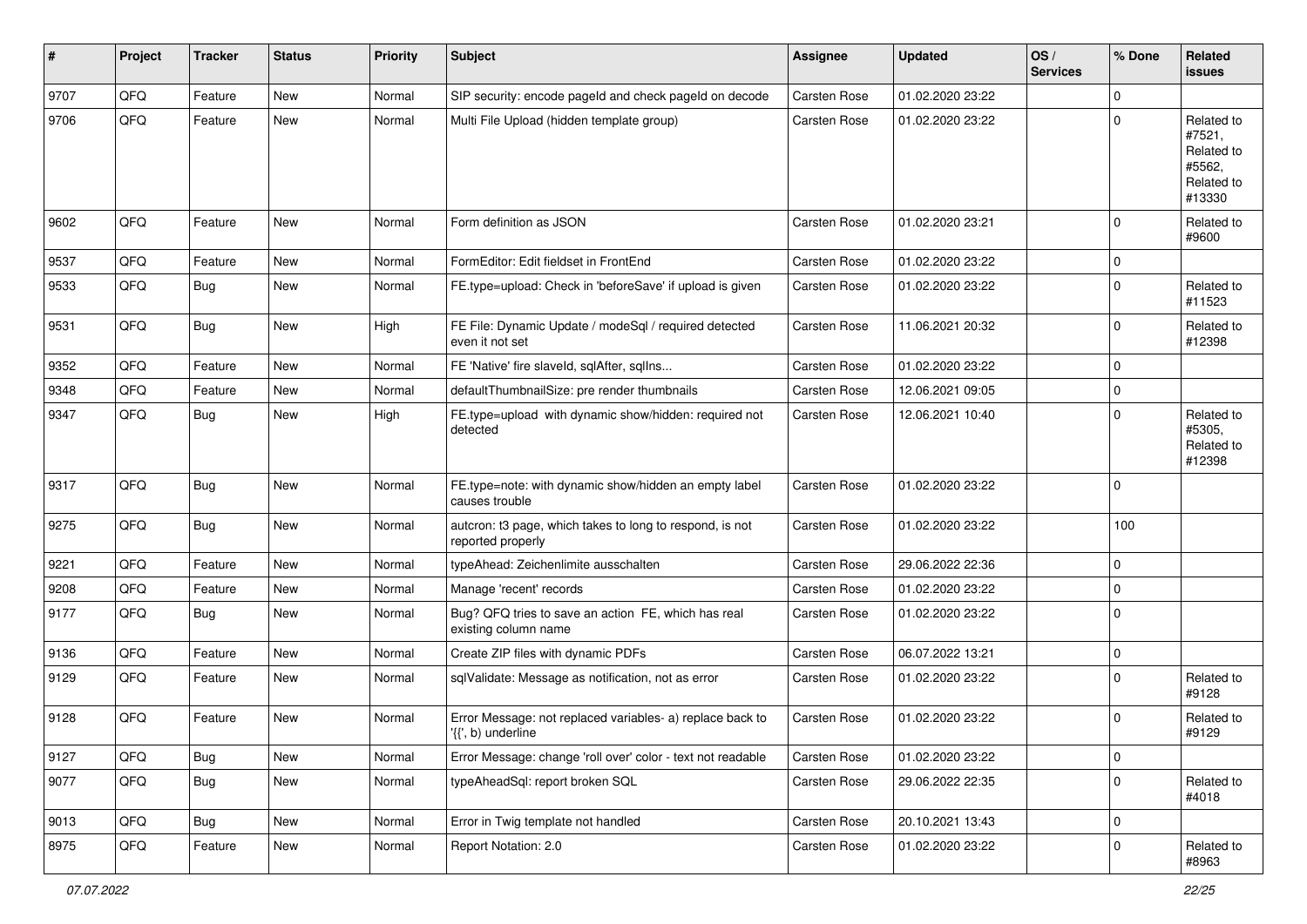| ∦    | Project | <b>Tracker</b> | <b>Status</b> | Priority | Subject                                                                                                | Assignee            | <b>Updated</b>   | OS/<br><b>Services</b> | % Done      | Related<br><b>issues</b>  |
|------|---------|----------------|---------------|----------|--------------------------------------------------------------------------------------------------------|---------------------|------------------|------------------------|-------------|---------------------------|
| 8962 | QFQ     | Feature        | <b>New</b>    | High     | allow for form fields with identical names                                                             | Carsten Rose        | 03.05.2021 21:14 |                        | $\Omega$    |                           |
| 8806 | QFQ     | Feature        | <b>New</b>    | Normal   | SQL Function nl2br                                                                                     | Carsten Rose        | 01.02.2020 23:22 |                        | $\Omega$    |                           |
| 8719 | QFQ     | Feature        | <b>New</b>    | Normal   | extraButtonLock: add support for 0/1                                                                   | Carsten Rose        | 01.02.2020 23:22 |                        | $\mathbf 0$ |                           |
| 8702 | QFQ     | Feature        | <b>New</b>    | Normal   | Load Record which is locked: missing user info                                                         | <b>Carsten Rose</b> | 11.12.2019 16:16 |                        | $\Omega$    | Related to<br>#9789       |
| 8668 | QFQ     | Bug            | <b>New</b>    | High     | Pill disabled: dyamic mode 'hidden' not respected - FE is still   Carsten Rose<br>required             |                     | 03.05.2021 21:14 |                        | $\Omega$    |                           |
| 8431 | QFQ     | Bug            | <b>New</b>    | High     | autocron.php with wrong path                                                                           | Carsten Rose        | 03.05.2021 21:14 |                        | $\Omega$    |                           |
| 8336 | QFQ     | Feature        | <b>New</b>    | Normal   | Form > modified > Close New: a) Optional disable popup, b)<br>custom text, c) mode on save: close stay | Carsten Rose        | 01.02.2020 23:22 |                        | $\Omega$    | Related to<br>#8335       |
| 8217 | QFQ     | Feature        | <b>New</b>    | Normal   | if-elseif-else construct                                                                               | Carsten Rose        | 16.03.2021 18:41 |                        | $\Omega$    | Related to<br>#10716      |
| 8187 | QFQ     | Feature        | New           | Normal   | Subrecord: enable/hide new button - make new/edit/delete<br>customizeable.                             | Carsten Rose        | 06.03.2021 18:44 |                        | $\Omega$    | Related to<br>#11326      |
| 8089 | QFQ     | Feature        | <b>New</b>    | Normal   | Copy/Paste for FormElements                                                                            | <b>Carsten Rose</b> | 01.02.2020 23:22 |                        | $\mathbf 0$ |                           |
| 8083 | QFQ     | Bug            | <b>New</b>    | High     | FormEditor: primary table list does not respect<br>'indexDb={{indexData:Y}}'                           | Carsten Rose        | 03.05.2021 21:14 |                        | $\Omega$    | Has<br>duplicate<br>#6678 |
| 8049 | QFQ     | Bug            | <b>New</b>    | Normal   | FE.type=note, column 'value': text moves some pixel to top<br>after save                               | <b>Carsten Rose</b> | 01.02.2020 23:22 |                        | $\Omega$    |                           |
| 7924 | QFQ     | Feature        | <b>New</b>    | Normal   | Radio/Checkbox with Tooltip                                                                            | Carsten Rose        | 01.02.2020 23:22 |                        | $\mathbf 0$ |                           |
| 7920 | QFQ     | Feature        | <b>New</b>    | Normal   | FE: Syntax Highlight, Zeinlenumbruch                                                                   | <b>Carsten Rose</b> | 01.02.2020 10:03 |                        | $\Omega$    |                           |
| 7899 | QFQ     | Bug            | <b>New</b>    | High     | Fe.type=password / retype / required: always complain<br>about missing value                           | Carsten Rose        | 03.05.2021 21:14 |                        | $\Omega$    |                           |
| 7890 | QFQ     | Bug            | <b>New</b>    | Normal   | FormElement 'required': extraButtonInfo not aligned                                                    | Carsten Rose        | 11.06.2021 21:17 |                        | $\Omega$    | Related to<br>#11517      |
| 7850 | QFQ     | Feature        | <b>New</b>    | High     | Upload records: non 'pathFileName' column                                                              | Carsten Rose        | 03.05.2021 21:14 |                        | $\Omega$    |                           |
| 7812 | QFQ     | Feature        | <b>New</b>    | Normal   | FE 'Subrecord' - new option 'subrecordShowFilter',<br>'subrecordPaging'                                | Carsten Rose        | 01.02.2020 23:22 |                        | $\Omega$    |                           |
| 7795 | QFQ     | Bug            | <b>New</b>    | Normal   | Readonly Form: Typeahead-Felder                                                                        | Carsten Rose        | 01.02.2020 23:22 |                        | $\Omega$    | Related to<br>#10640      |
| 7685 | QFQ     | <b>Bug</b>     | New           | Normal   | Open FormElement from QFQ error message and save<br>modified record: error about missing {{formId:F}}  | Carsten Rose        | 01.02.2020 23:22 |                        | 0           |                           |
| 7683 | QFQ     | Feature        | New           | Normal   | Special column names in '{{ SELECT  AS _link }}' should<br>be detected                                 | Carsten Rose        | 01.02.2020 23:21 |                        | 0           |                           |
| 7681 | QFQ     | Feature        | New           | Normal   | Optional switch off 'check for modified record'                                                        | Carsten Rose        | 01.02.2020 23:21 |                        | $\mathbf 0$ |                           |
| 7660 | QFG     | Feature        | New           | Normal   | IMAP: import mails to DB, move / delete mails                                                          | Carsten Rose        | 01.02.2020 09:52 |                        | $\mathbf 0$ |                           |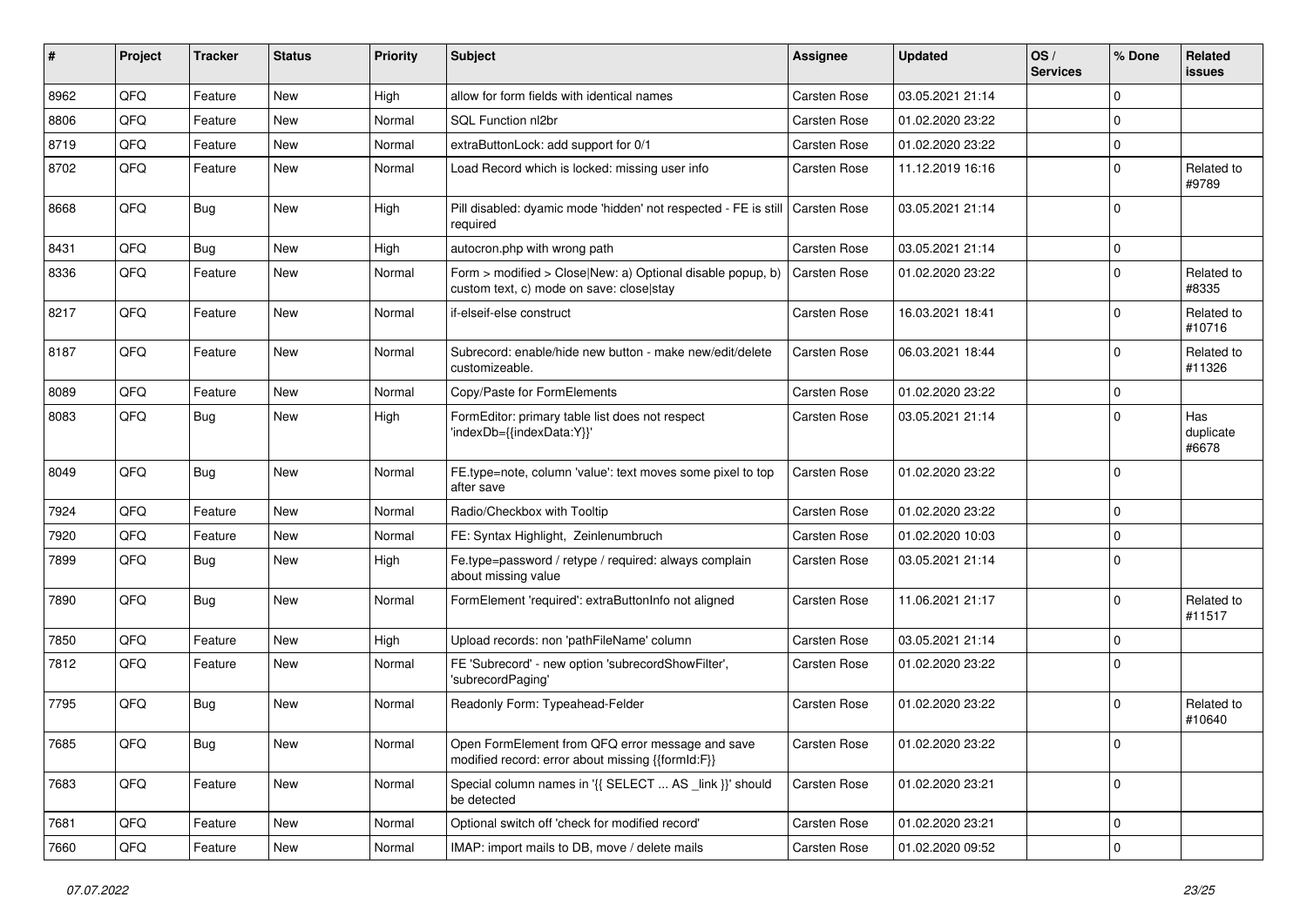| #    | Project | <b>Tracker</b> | <b>Status</b> | <b>Priority</b> | <b>Subject</b>                                                                                                             | <b>Assignee</b>     | <b>Updated</b>   | OS/<br><b>Services</b> | % Done      | Related<br>issues         |
|------|---------|----------------|---------------|-----------------|----------------------------------------------------------------------------------------------------------------------------|---------------------|------------------|------------------------|-------------|---------------------------|
| 7650 | QFQ     | Bug            | <b>New</b>    | High            | Optional do not show 'required' sign on FormElement                                                                        | Carsten Rose        | 03.05.2021 21:14 |                        | $\Omega$    |                           |
| 7574 | QFQ     | Bug            | New           | Normal          | Substitute error: form element not reported / dont parse<br>Form.note                                                      | <b>Carsten Rose</b> | 01.02.2020 23:21 |                        | $\Omega$    |                           |
| 7547 | QFQ     | Bug            | New           | Normal          | Error Message in afterSave: wrong parameter column<br>reported                                                             | <b>Carsten Rose</b> | 01.02.2020 23:22 |                        | $\Omega$    |                           |
| 7524 | QFQ     | <b>Bug</b>     | New           | Normal          | QFQ throws a 'General Error' if 'fileadmin/protected/log/' is<br>not writeable                                             | <b>Carsten Rose</b> | 01.02.2020 23:22 |                        | 0           |                           |
| 7521 | QFQ     | Feature        | New           | Normal          | TemplateGroup: fe.type=upload                                                                                              | Carsten Rose        | 01.02.2020 23:21 |                        | $\Omega$    | Related to<br>#9706       |
| 7520 | QFQ     | Feature        | New           | Normal          | QR Code:  AS _qr ( AS _link)                                                                                               | <b>Carsten Rose</b> | 01.02.2020 23:22 |                        | $\mathbf 0$ |                           |
| 7519 | QFQ     | Feature        | New           | Normal          | Select: Multi                                                                                                              | <b>Carsten Rose</b> | 01.02.2020 23:22 |                        | $\mathbf 0$ |                           |
| 7513 | QFQ     | Bug            | New           | Normal          | Radios not correct aligned                                                                                                 | <b>Carsten Rose</b> | 01.02.2020 23:22 |                        | $\mathbf 0$ |                           |
| 7512 | QFQ     | Bug            | New           | Normal          | FE: inputType=number >> 'pattern' is not respected                                                                         | <b>Carsten Rose</b> | 01.02.2020 23:22 |                        | $\mathbf 0$ |                           |
| 7481 | QFQ     | Feature        | New           | Normal          | Detect 'BaseUrl' automatically                                                                                             | Carsten Rose        | 01.02.2020 23:21 |                        | 0           |                           |
| 7480 | QFQ     | Feature        | New           | Normal          | Record History (Undo / Redo)                                                                                               | <b>Carsten Rose</b> | 11.12.2019 16:16 |                        | $\mathbf 0$ | Related to<br>#2361       |
| 7342 | QFQ     | Feature        | <b>New</b>    | Normal          | add content = hide_this                                                                                                    | <b>Carsten Rose</b> | 01.02.2020 23:21 |                        | 0           |                           |
| 7280 | QFQ     | Feature        | New           | Normal          | recently used table                                                                                                        | Carsten Rose        | 01.02.2020 23:21 |                        | $\Omega$    |                           |
| 7261 | QFQ     | Bug            | New           | Normal          | Report pathFilename for user without path, only the filename                                                               | <b>Carsten Rose</b> | 01.02.2020 23:21 |                        | $\mathbf 0$ |                           |
| 7239 | QFQ     | Feature        | New           | Normal          | TinyMCE: html tag whitelist                                                                                                | Carsten Rose        | 01.02.2020 23:21 |                        | $\Omega$    | Related to<br>#14320      |
| 7219 | QFQ     | Bug            | New           | Normal          | typeSheadSql / typeAheadSqlPrefetch: change to curly<br>braces                                                             | Carsten Rose        | 01.02.2020 23:21 |                        | 0           |                           |
| 7175 | QFQ     | Feature        | <b>New</b>    | Normal          | Upload: md5 hash as filename                                                                                               | <b>Carsten Rose</b> | 01.02.2020 23:21 |                        | $\Omega$    |                           |
| 7119 | QFQ     | Feature        | New           | Normal          | Upload: scaleDownWidth, scaleDownHeight                                                                                    | <b>Carsten Rose</b> | 01.02.2020 23:21 |                        | $\mathbf 0$ |                           |
| 7109 | QFQ     | Feature        | New           | Normal          | Dynamic Updates: row/element hide                                                                                          | <b>Carsten Rose</b> | 01.02.2020 23:22 |                        | $\Omega$    | Has<br>duplicate<br>#4081 |
| 7102 | QFQ     | Feature        | New           | Normal          | Comment sign in report: '#' and '--'                                                                                       | <b>Carsten Rose</b> | 01.02.2020 23:21 |                        | $\mathbf 0$ |                           |
| 7099 | QFQ     | Feature        | New           | Normal          | Redesign FormEditor                                                                                                        | <b>Carsten Rose</b> | 01.02.2020 23:21 |                        | $\mathbf 0$ |                           |
| 7014 | QFQ     | <b>Bug</b>     | New           | Normal          | Sending invalid emails succeeds when<br>debug.redirectAllMailTo is set                                                     | <b>Carsten Rose</b> | 01.02.2020 23:21 |                        | 0           |                           |
| 7002 | QFQ     | <b>Bug</b>     | New           | Normal          | Dynamic Update: row does not disappear / appear                                                                            | Carsten Rose        | 01.02.2020 23:22 |                        | 0           |                           |
| 6912 | QFQ     | Bug            | New           | Normal          | error Message Var 'deadline' already set in SIP - in Form<br>with FE.value={{deadline:R:::{{deadlinePeriod:Y}}}}           | Carsten Rose        | 01.02.2020 23:21 |                        | $\mathbf 0$ |                           |
| 6855 | QFQ     | Feature        | New           | Normal          | With {{feUser:U}}!={{feUser:T}}: Save / Delete: only possible<br>with {{feUserSave:U}}='yes' and '{{feUserDelete:U}}='yes' | Carsten Rose        | 01.02.2020 23:21 |                        | 0           |                           |